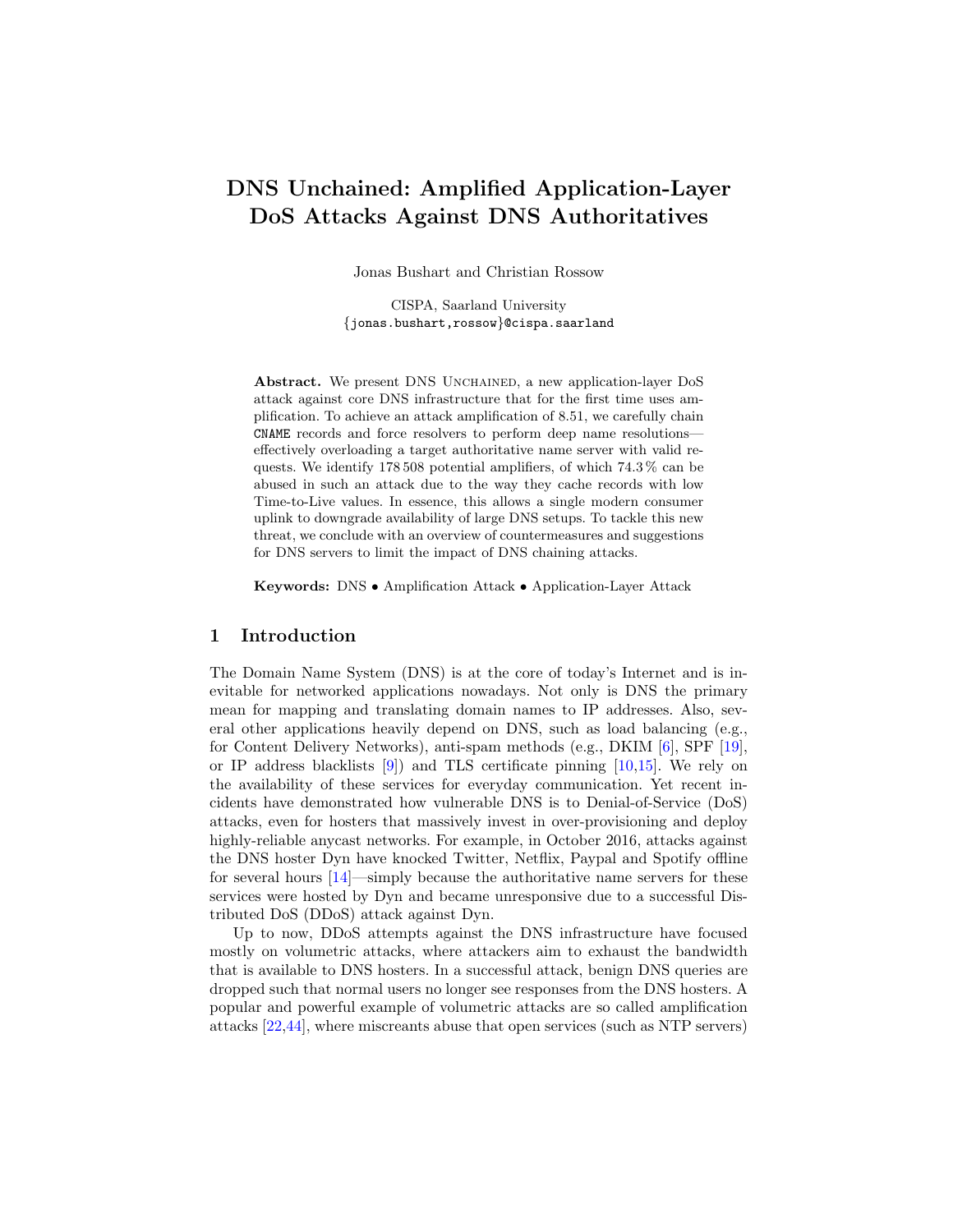reflect answers to IP-spoofed requests. Yet any of these rather simple volumetric attacks can be filtered with the help of data scrubbing services such as Arbor, Cloudflare, or Incapsula.

In this paper, we explore *application-layer* attacks against core DNS infrastructures, namely authoritative name servers (ANSs). Compared to volumetric DoS attacks, application-layer attacks are more appealing to adversaries. In particular, they (i) are significantly harder to distinguish from benign traffic, (ii) not only target bandwidth, but also computational resources, and (iii) do not rely on IP address spoofing and can be launched even though providers deploy egress filtering [\[36\]](#page-20-1). This makes them attractive for botnets.

We start by describing existing forms of application-layer attack against DNS that overload a target ANS with valid DNS requests. In the simplest form, a single attack source can send queries to domains hosted by this name server. Yet in practice, attackers have distributed the attack and use resolvers as intermediaries in so called *random prefix attacks* [\[1](#page-18-3)[,47\]](#page-20-2). They are a form of flooding DNS attacks and get their name from the characteristic prefixes used to circumvent resolver caching. Such attacks can be launched from malware-infected devices [\[2\]](#page-18-4) or even JavaScript and already have the potential to put large DNS hosters offline (e.g., Dyn in 2016).

We then describe a novel form of application-layer attacks that floods the victim with an order of magnitude more queries per second than random prefix attacks. We dub this attack DNS UNCHAINED, as it abuses the chaining behavior of CNAME and DNAME resource records in DNS. The core idea of our attack borrows from random prefix attacks. However, instead of blindly sending out queries to random domains hosted by the target ANS, the attacker carefully crafts long chains of DNS records (a.target.com→b.other.com, b. other.com→c.target.com, . . . ) that involve the target ANS in every other step. This has the effect that resolvers query the target ANS not just once, but several times—until the end of the chain is reached. To the best of our knowledge, this is the first DoS attack that combines amplification with application-layer attacks. We find that the vast majority of resolvers support chain lengths of 9–27 (and more) elements, resulting in tenfold amplification due to the number of times a target ANS is queried per request the attacker sends.

We complete this paper with an extensive discussion how such attacks can be remedied. We foresee countermeasures that can be deployed by ANS, such as detecting malicious DNS chains or enforcing lower bounds, ensuring more caching, for TTL values. discuss how resolvers can mitigate attacks by capping DNS chains without compromising the benign usage of chains in DNS.

Our contributions can be summarized as follows:

– We present an application-layer attack against DNS that create an order of magnitude more queries per second than existing attacks. For this attack, we revisit how DNS chains can be abused to amplify traffic, and are the first to combine application-layer attacks with amplification.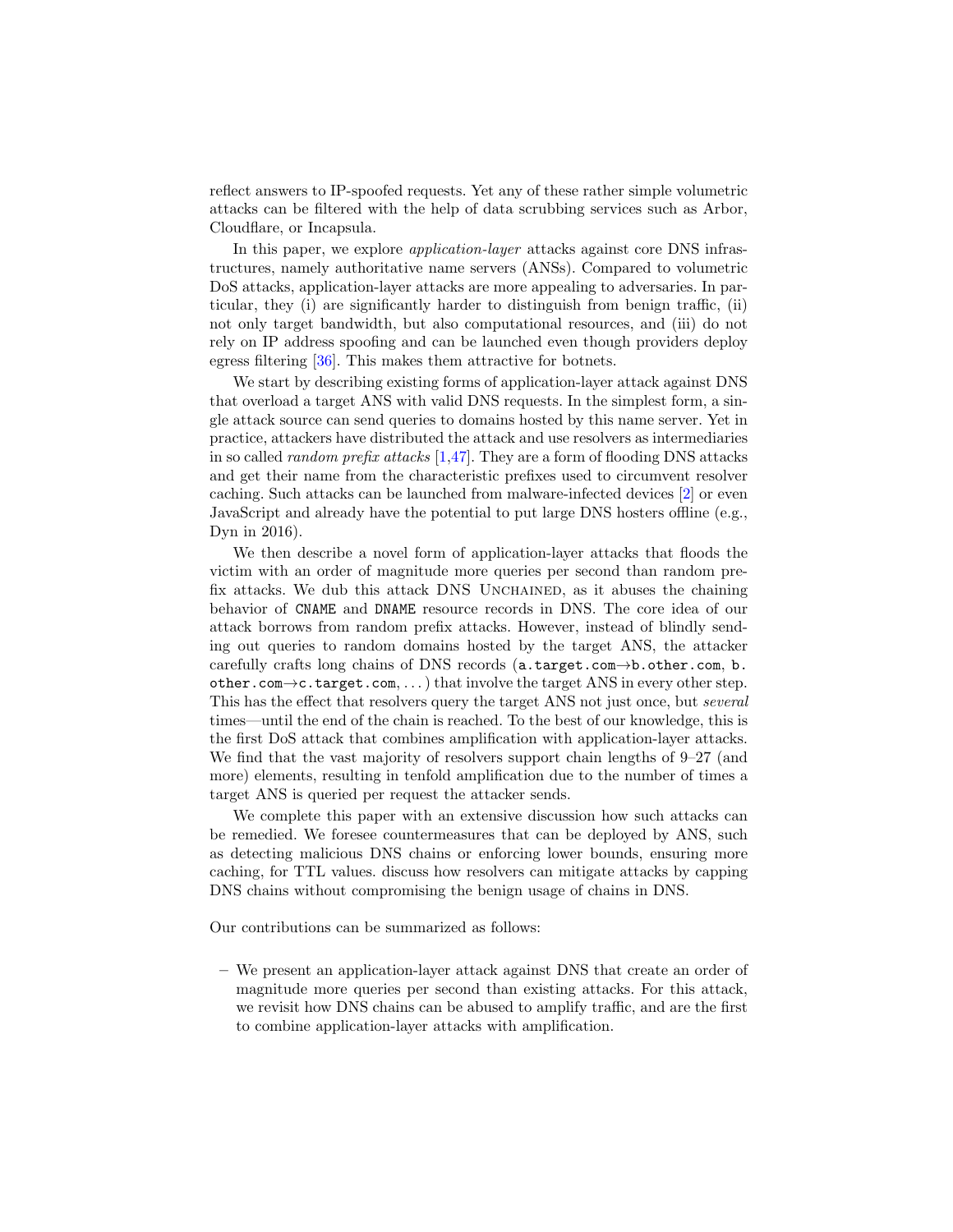- We analyze the real-world impact by performing Internet-wide measurements of the resolver landscape and test for the achievable amplification.
- We present and discuss the efficacy of countermeasures against applicationlayer DoS attacks. This discussion helps to defend against DNS UNCHAINED and DNS application-layer attacks in general.

# <span id="page-2-0"></span>2 Threat Model

We now define the treat model and describe the attacker's capabilities, required resources, and our assumptions about the victim. The adversary in our model aims to degrade the availability of an authoritative name server (ANS). ANSs answer DNS queries for a particular zone, as queried by any DNS resolver. Next to mapping domain names to IP addresses, ANSs provide several other services, e.g., anti-spam methods (e.g., DKIM [\[6\]](#page-18-0), SPF [\[19\]](#page-19-0), or IP address blacklists [\[9\]](#page-18-1)) and TLS certificate pinning [\[10,](#page-18-2)[15\]](#page-19-1), making them fundamental on the Internet.

In the highly redundant DNS setting, resolvers choose between all ANSs of a particular zone [\[33](#page-20-3)[,53\]](#page-20-4). Yet even a single unresponsive ANS will cause decreased performance for the whole domain within the zone. In a redundant setup with multiple anycast sites, the loss of one anycast site will still affect the networks routing to this site, therefore the responsiveness of every single ANS matters.

In our model, the attacker targets a specific ANS, e.g., to render domains hosted by this ANS unreachable. We assume that the attacker can host at least one attacker-controlled zone on the target ANS. This involves that the attacker can create arbitrary DNS records that are within their zone, i.e., subdomains for a given second-level domain. We believe that this assumption is easily fulfilled. For example, if domains are hosted by web hosters such as GoDaddy or Rackspace, an attacker can set up a domain at the same hoster as the victim's website. Another possibility is that the victim's domain is hosted using one of the DNS hosters like NS1, Amazon Route 53, Dyn, or Google Cloud DNS.

Creating an account may be a problem for an attacker who wants to stay anonymous. We note that in such cases the attacker could use fake or stolen IDs to register an account.

The only other requirement on the attacker is the ability to send DNS queries to open DNS resolvers ("resolvers" hereafter). Attackers can find such resolvers by scanning the Internet UDP port 53 in less than an hour [\[11\]](#page-18-5). Internet scans are not a limiting factor, as there are also lists of resolvers available for download [\[4\]](#page-18-6). Also, in contrast to amplification DDoS attacks [\[44\]](#page-20-0), the attacker in our model does not need to spoof the source IP address of attack traffic. This allows an attacker to operate from a single source, or to increase anonymity and bandwidth by leveraging DDoS botnets to launch attacks.

# 3 Application Layer DDoS Against DNS

Application layer DoS attacks abuse a higher-level protocol—in our context DNS—and tie resources of other participants of the same protocol. This distin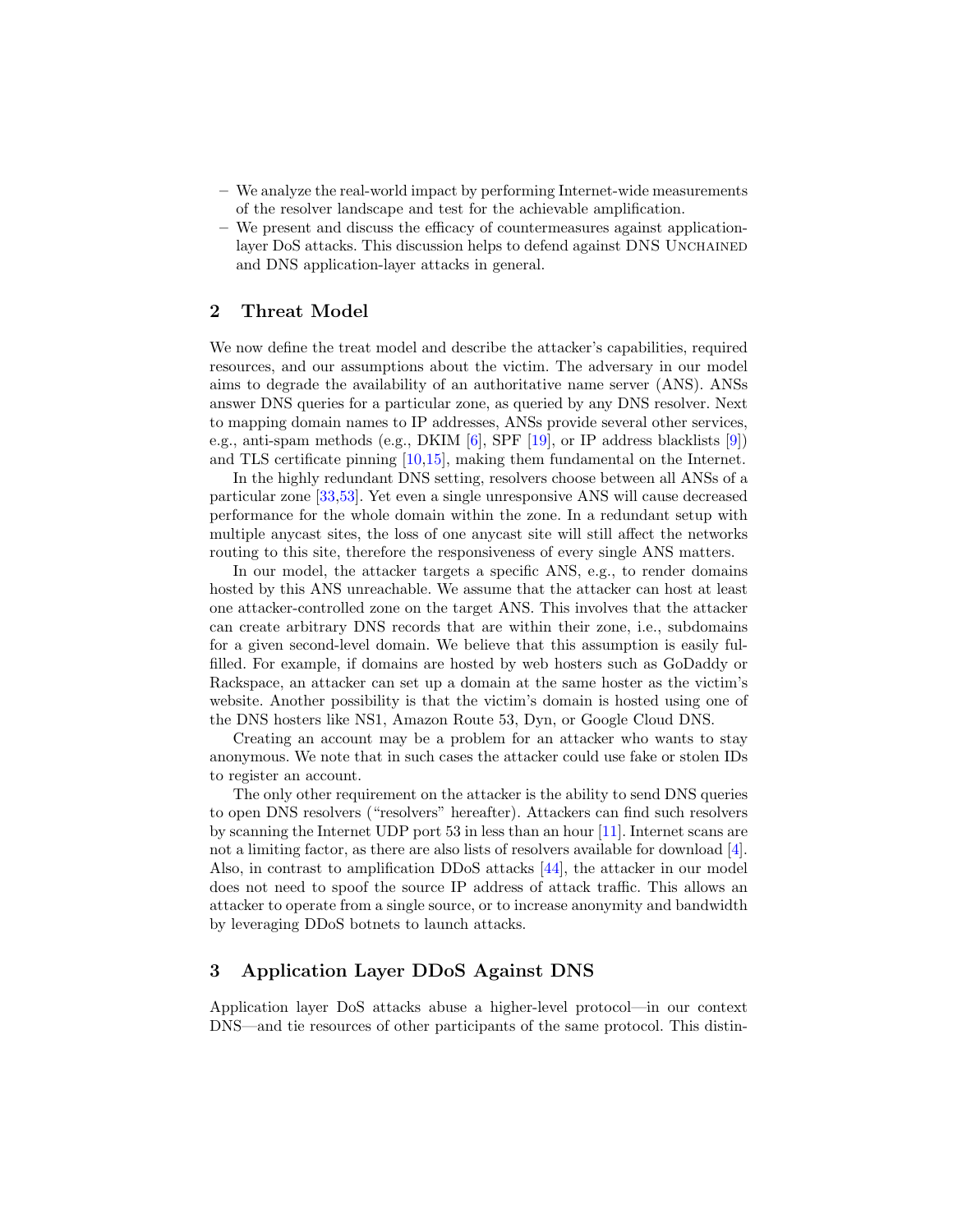guishes application-level attacks from other forms of DoS attacks, e.g., volumetric attacks, which are agnostic to protocol and application, but relatively easy to filter and defend against. Application-layer attacks can target more different resources like CPU time and upstream bandwidth, while volumetric attacks can only consume downstream bandwidths, making them interesting for many cases. In this section we will first introduce DNS water torture attacks, an emerging application layer DoS technique that has already severely threatened the DNS infrastructure. We will then show that a smart attacker can craft delicate chains of DNS records to leverage resolvers for even more powerful attacks than those possible with DNS water torture.

#### 3.1 DNS Water Torture

DNS water torture attacks—also known as random prefix attacks—flood the victim's DNS servers with requests such that the server runs out of resources to respond to benign queries. Such attacks typically target the authoritative name server (ANS) hosting the victim's domain, such that domains hosted at the target server become unreachable. Resolvers would typically cache the responses of the queried domains, and therefore mitigate naïve floods in that they refrain from identical follow-up queries. To this end, attackers evade caching by using unique domain names for each query, forcing resolvers to forward all queries to the target ANS. A common way is prepending a unique sequence to the domain the random prefix. In practice, attackers either use monotonically increasing counters, hash this counter, or use a dictionary to create prefixes. As the DNS infrastructure, on the other hand, heavily relies on caching on multiple layers in the DNS hierarchy, ANS are typically not provisioned to withstand many unique and thus non-cached requests—leaving ANS vulnerable to water torture attacks.

Water torture attacks were observed for the first time in early 2014 [\[1,](#page-18-3)[41,](#page-20-5)[51\]](#page-20-6) and have since been launched repeatedly. The main ingredient for this attack is sufficient attack bandwidth, which overloads the target ANS with "too many" requests. As this does not require IP spoofing, attackers can easily facilitate botnets to maximize their attack bandwidth. In fact, several large DDoS botnets (e.g., Mirai [\[2\]](#page-18-4) or Elknot [\[28\]](#page-19-4)) support DNS water torture.

While water torture attacks have been fairly effective, their naïve concept has noticeable limitations:

- 1. Water torture attacks can usually be easily detected because the attack traffic shows exceptionally high failure rates for particular domains, as none of the requested (random-looking) domain names actually exists. NXDOMAIN responses are normally caused by configuration error and therefore often monitored.
- 2. Water torture attacks provide no amplification, as every query by the attacker eventually results in only a single query to the target ANS—unless queries are resent in case of packet loss. The victim-facing attack traffic is thus bound by number of queries that the attacker can send. This is in stark contrast to volumetric attacks that offer more than tenfold amplification [\[44\]](#page-20-0).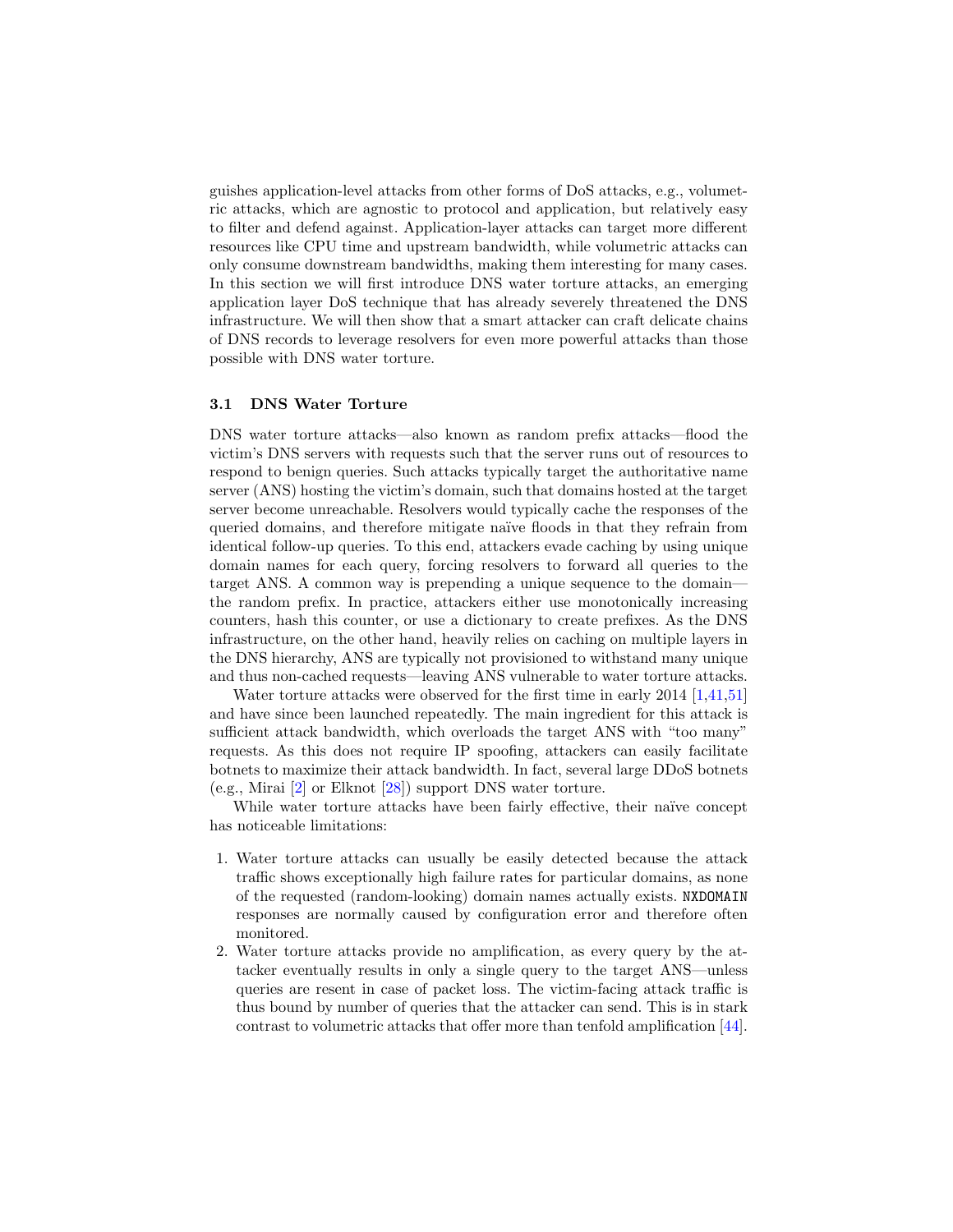#### 3.2 Chaining-based DNS DoS Attack

We now propose a novel type of DNS application layer attacks that abuse chains in DNS to overcome the aforementioned limitations of water torture, yet stay in a similar threat model [\(Sect. 2\)](#page-2-0). The main intuition of our attack is that an attacker can utilize request chains that amplify the attack volume towards a target ANS. This is achieved via aliases, i.e., a popular feature defined in the DNS specification and frequently used in practice.

CNAME Records DNS request chains exist due to the functionality of creating aliases in DNS, e.g., using standard CNAME resource records (RR) [\[31,](#page-19-5)[32\]](#page-20-7). A CNAME RR, short for canonical name, works similar to pointers in programming languages. Instead of providing the desired data for a resolver, CNAME specifies a different DNS location from where to request the RR. One common use is to share the same RRs for a domain and the "www" subdomain. In this case, a CNAME entry for "www.example.com." points to "example.com.". When a client asks the resolver for the RRs of a certain type and domain, the resolver recursively queries the ANS for the RRs, resulting in three cases to consider:

- Domain does not exist or no data The domain does not exist (NXDOMAIN status) or no matching resource record (including CNAME records) was found (NODATA status). The ANS returns this status.
- Resource records exists The desired resource record's data is immediately returned by the ANS. The DNS specification enforces that either data, or an alias (i.e., CNAME) may exist for a domain, but never both—i.e., there was no CNAME record for the request domain.
- Domain exists and contains CNAME response The resolver must follow the CNAME regardless of the requested record type. This may cause the resolver to send new queries, potentially even to different ANSs.

The last case allows chaining of several requests. In case of CNAME records, resolvers have to perform multiple lookups to load the data (unless the records are cached). CNAME records can also be chained, meaning the target of a CNAME records points to another CNAME record. This increases the number of lookups per initial query. There is no strict limit to the length of chains. However, resolvers typically enforce a limit to prevent loops of CNAME records. After reaching this limit, resolvers either provide a partial answer, or respond with an error message.

Note that CNAME records provide delegation between arbitrary domains, i.e., also to domains in unrelated zones. If all the CNAME records are hosted in the same zone, the ANS can provide multiple CNAMEs in one answer, by already providing the next records in the chain. By chaining CNAME records between two different ANSs, i.e., by alternating between them, an ANS can only know the next CNAME entry in the chain.

<span id="page-4-0"></span>DNS Chaining Attack The possibility to chain DNS queries via CNAME RRs opens a new form of application-layer DoS attack. Let an attacker set up two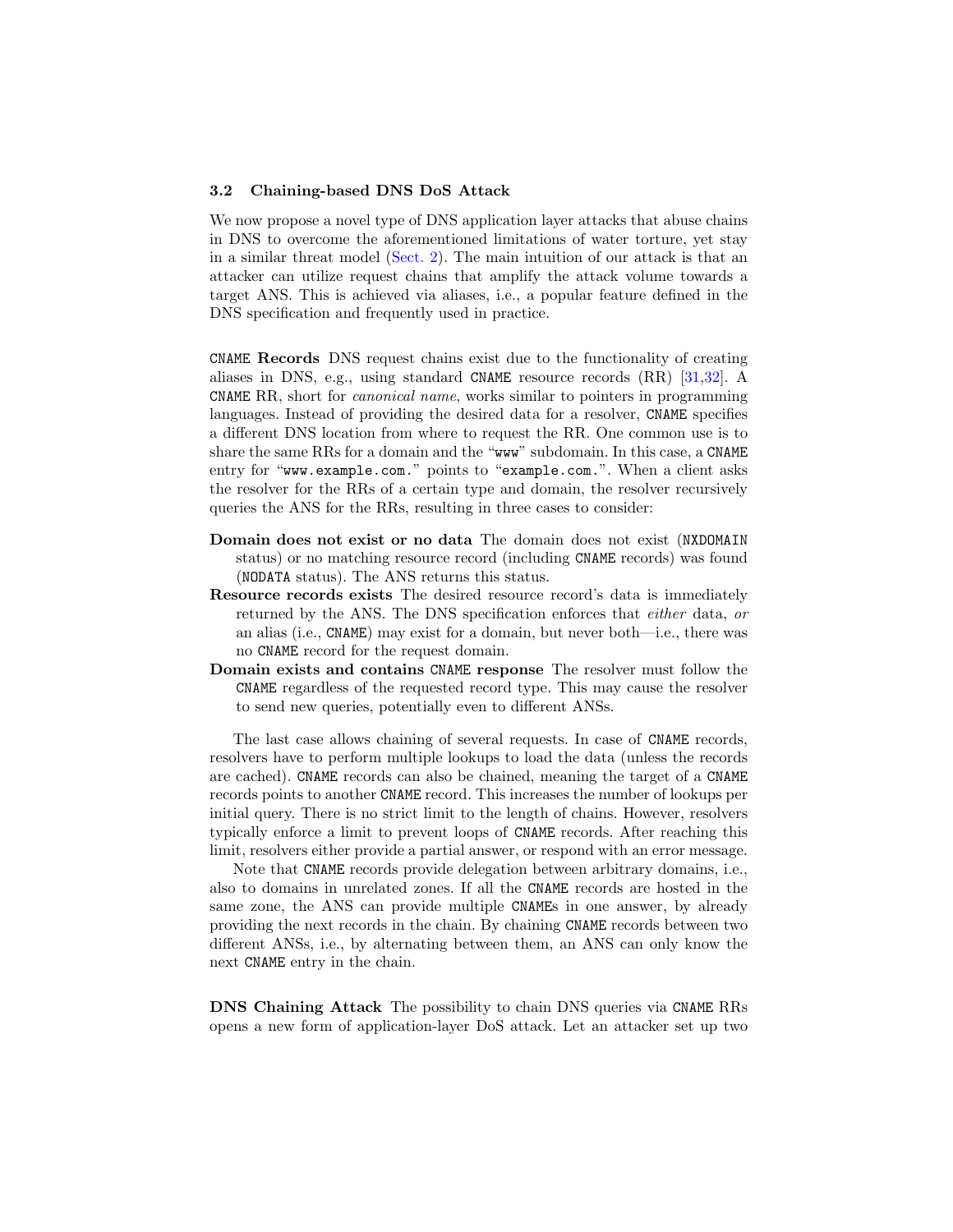```
a . target - ans . com . IN CNAME b . intermediary . org .
c . target - ans . com . IN CNAME d . intermediary . org .
e.target-ans.com. IN CNAME f.intermediary.org.<br>g.target-ans.com. IN CNAME h.intermediary.org.
                          IN CNAME h. intermediary. org.
i . target - ans . com . IN TXT " Huge record at the end ."
b . intermediary . org . IN CNAME c . target - ans . com .
d . intermediary . org . IN CNAME e . target - ans . com .
f . intermediary . org . IN CNAME h . target - ans . com .
h . intermediary . org . IN CNAME i . target - ans . com .
```
Listing 1. Two zones "target-ans.com." and "intermediary.org.", which contain a CNAME that ends at the ith element in TXT records.



<span id="page-5-1"></span>Fig. 1. Attacker  $A$  uses resolver  $R$  to attack the target ANS. The dashed arrows represent the CNAME pointers between the domain.  $(1)$ – $(3)$  show the order of CNAME records in the chain. The setup is according to [Listing 1.](#page-5-0)

domains on different ANSs. The first domain will be hosted by the target ANS, and the second (or optionally further) domain(s) by some *intermediary*  $ANS(s)$ . The zones are configured to contain long CNAME chains alternating between both domains. An example can be found in [Listing 1,](#page-5-0) where a chain ping-pongs between the target and an intermediary ANS, until the record with prefix i. If an attacker now sends a single name lookup to query for the record at the start of the chain, the resolver has to follow all chain elements to retrieve the final RR. A large final RR, such as the TXT, additionally targets the ANS's upstream bandwidth. [Figure 1](#page-5-1) shows the queries sent between the attacker  $A$ , a resolver R, and both ANSs. The dashed arrows represent the CNAME pointers between the different domains, while the circled numbers  $(1)$ —3) represent the order in which they are resolved. The attacker queries the first chain element and forces the resolver to query the target ANS repeatedly.

This provides severe amplification, as a single request by the attacker results in several requests towards the target ANS. For each query by the attacker N queries are sent by the resolver, where  $N$  is equal to the minimum of the chain length and a resolver dependent limit. The chain length is controllable by the attacker and effectively unlimited, but resolver implementations limit the maximum recursion depth (see [Sect. 4.2\)](#page-11-0). The *amplification*, as observed by the target ANS, is  $[N/2]$ , as every second chain record is served by the target ANS.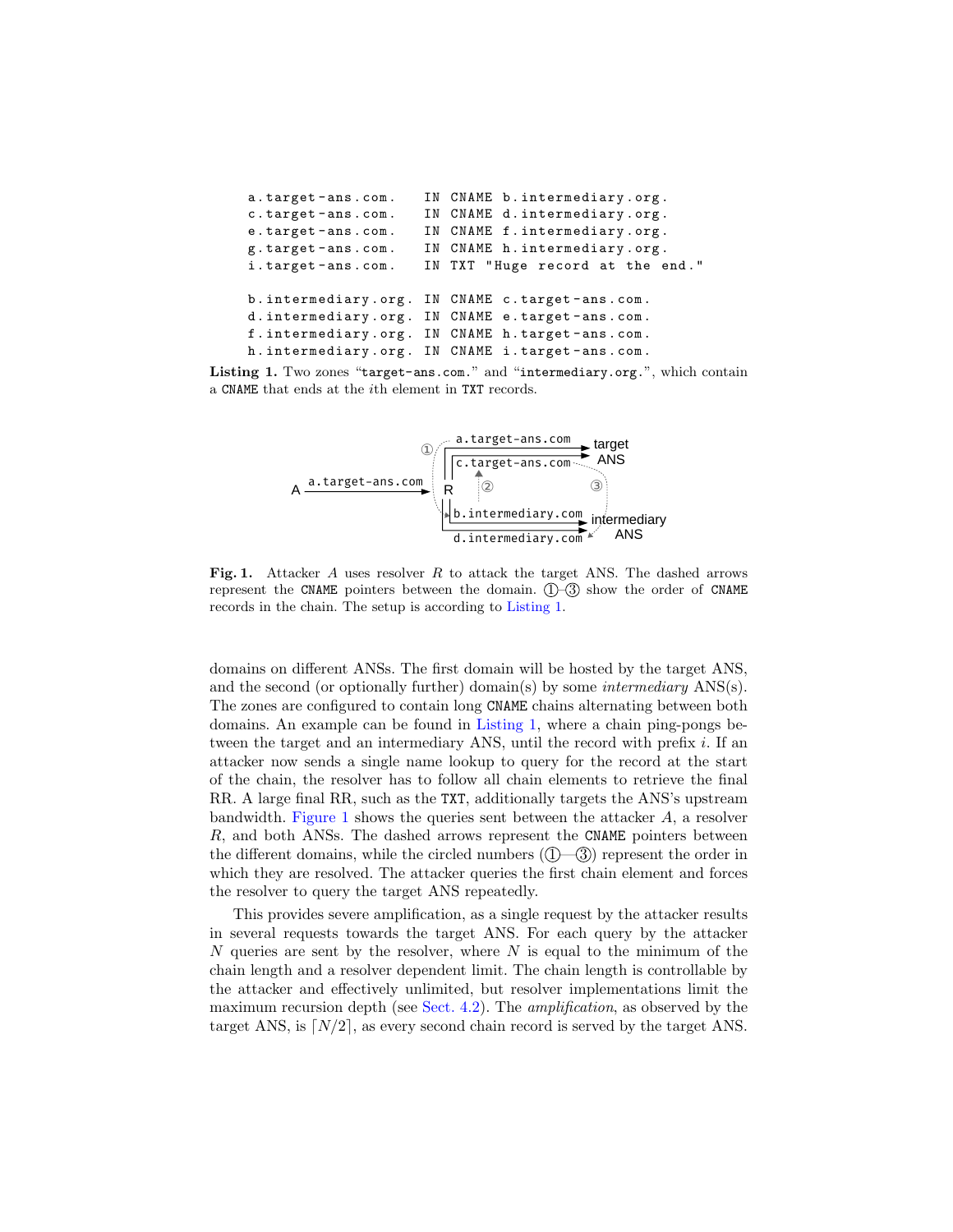For illustrative purposes, [Fig. 1](#page-5-1) just shows a single resolver. In practice, an attacker would likely aim to spread the attack requests to thousands of resolvers, that is, not to overload a single resolver—recall that in our threat model the ANS is the victim (not the resolver). Furthermore, given two domains, an attacker can easily create multiple chains, e.g., by using distinct subdomains for each chain. The number of chains is bound (if at all) only by the number of subdomains supported by the target ANS.

There are no strict requirements for the intermediary ANS. In general, intermediary ANSs can be hosted by a hosting provider, self-hosted by the attacker, or even distributed between multiple hosters. The only exception is that the intermediary and target ANS should be not the same server. Some ANSs will follow CNAME chains if the ANS is authoritative for all domains in the chain. Requiring at least one dedicated intermediary ANSs ensures that only one answer can be returned. If the ANS is configured to only return one CNAME record, the same ANS can be used, doubling the amplification achieved with this attack. On the other extreme, it is perfectly possible to use multiple intermediate ANS, as long as every second element in the chain still points to the target ANS. Distributing the intermediary ANS will increase the reliability and reduce the load for each intermediary ANS, and raise the complexity in preventing the attack.

While the requirements for this attack may seem high, we note that attackers are already known to use complex setups for their operations. One example regarding DNS are fast-flux networks [\[16\]](#page-19-6) which provide resilience against lawenforcement take-downs and work similar to CDNs. Attackers use fast changing DNS entries to distribute traffic across sometimes hundreds of machines.

#### 3.3 Leveraging DNS Caching

DNS resolvers rely on record caching, such that queries for the same domain do not require additional recursive resolution if the resolver has those records cached. Technically, each resource record contains a Time-to-Live (TTL) value, which specifies how long it may be cached by a resolver, i.e., be answered without querying the ANS. Caching has a large influence on the DNS chaining attack, as it determines how frequent resolvers will query target and intermediary ANSs.

An attacker would aim for two compatible goals. On the one hand, given an attack time span, the target ANS should receive as many queries as possible. This means that caching for those records that are delivered by the target ANS should be ideally avoided. On the other hand, an attacker wants to minimize the number of queries sent to the intermediary ANS, as they would otherwise slow down the overall attack. We discuss both parts individually in the following.

Avoiding Caching at Target ANS: Determining the overall impact on ANS requires an understanding how often each resolver can be used by the attacker during an attack. That is, if all records of a chain are cached, the resolver would not query the target ANS. To solve this problem, attackers can disable caching for records hosted by the target ANS. Specifying a TTL value of zero indicates that the resource should never be cached [\[32,](#page-20-7) Sect. 3.2.1]. We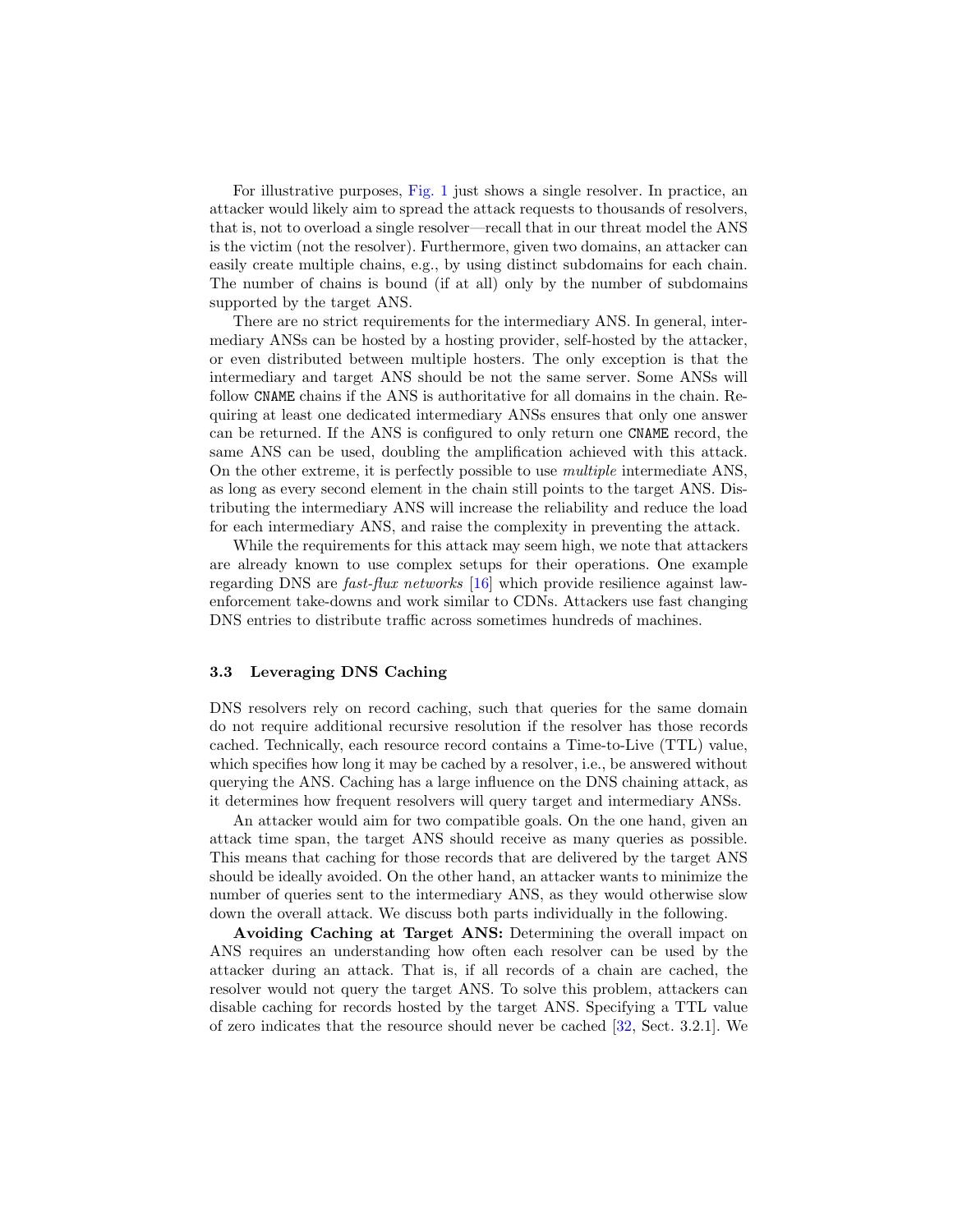assume that resolvers honor a TTL of zero, i.e., do not cache such entries. We evaluate this assumption in [Sect. 4.1.](#page-9-0)

However, we have observed that resolvers implement additional micro-caching strategies to further reduce the number of outgoing queries. A strategy we have typically observed is that resolvers coalesce multiple identical incoming or outgoing requests. If a resolver detects that a given RR is not in the cache, it starts requesting the data from the ANS. Queries by other clients for the same RR may arrive in the meantime. A micro-caching resolver can answer all outstanding client queries at once when the authoritative answer arrives, even if the RR would not normally be cached (i.e., TTL=0). In our context, such micro-caching might occur if the resolver receives a query for a CNAME record of which the target is not cached, but another query for the same target is already outstanding. Coalescing identical queries thus results in fewer outgoing queries to the ANSs, because a single authoritative reply is used to answer multiple client queries. This reduces the amplification caused by the resolver. Micro-caching is a defense mechanism against cache poisoning attacks which make use of the "birthday attack", such as the Kaminsky attack [\[7,](#page-18-7)[18\]](#page-19-7).

We thus define the *per-resolver query frequency* as the maximum number of queries per second an attacker can send to a given resolver without any query being answered by caching or micro-caching. It equals the optimal attack speed: Fewer queries would not use the resolver's full amplification potential, more queries would waste attack bandwidth.

Leveraging Caching at Intermediary ANSs: Recall that every other chain element points to a record hosted by an intermediary ANS. In principle, this would require resolvers to query the intermediary ANS for every second step in the chain, which significantly reduces the frequency in which the target ANS receives queries. However, those records do not change, so we can leverage caching to increase this frequency. By setting a non-zero TTL for the records hosted by the intermediary ANSs, the resolvers only have to fetch the records on the first query of the chain. After the caches are "warmed up", the resolvers will only fetch the records from the target ANS. The frequency of attack queries is thus largely determined by the round trip time (RTT) between resolver and target ANS. In contrast, the RTT between resolver and intermediary ANS is irrelevant.

## 3.4 Attack Variant with DNAME Resource Records

One drawback of the CNAME-based attack is, that it requires definitions of records per chain. If an attacker aims to abuse multiple chains in parallel (e.g., to increase the *per-resolver query frequency*), they have to define dozens of CNAME records. One slight variation of the CNAME-based attack thus uses DNAME records. Using DNAME resource records [\[5](#page-18-8)[,43\]](#page-20-8) allows arbitrary many subdomains for the chain with only a single entry. Conceptually, DNAMEs are similar to CNAMEs and are created like CNAME records, e.g., "www.target-ans.com. IN DNAME intermediary. org.". The difference is that DNAME records allow the ANS to replace the occurrence of the owner (left-hand side) by the target (right-hand side) for all queries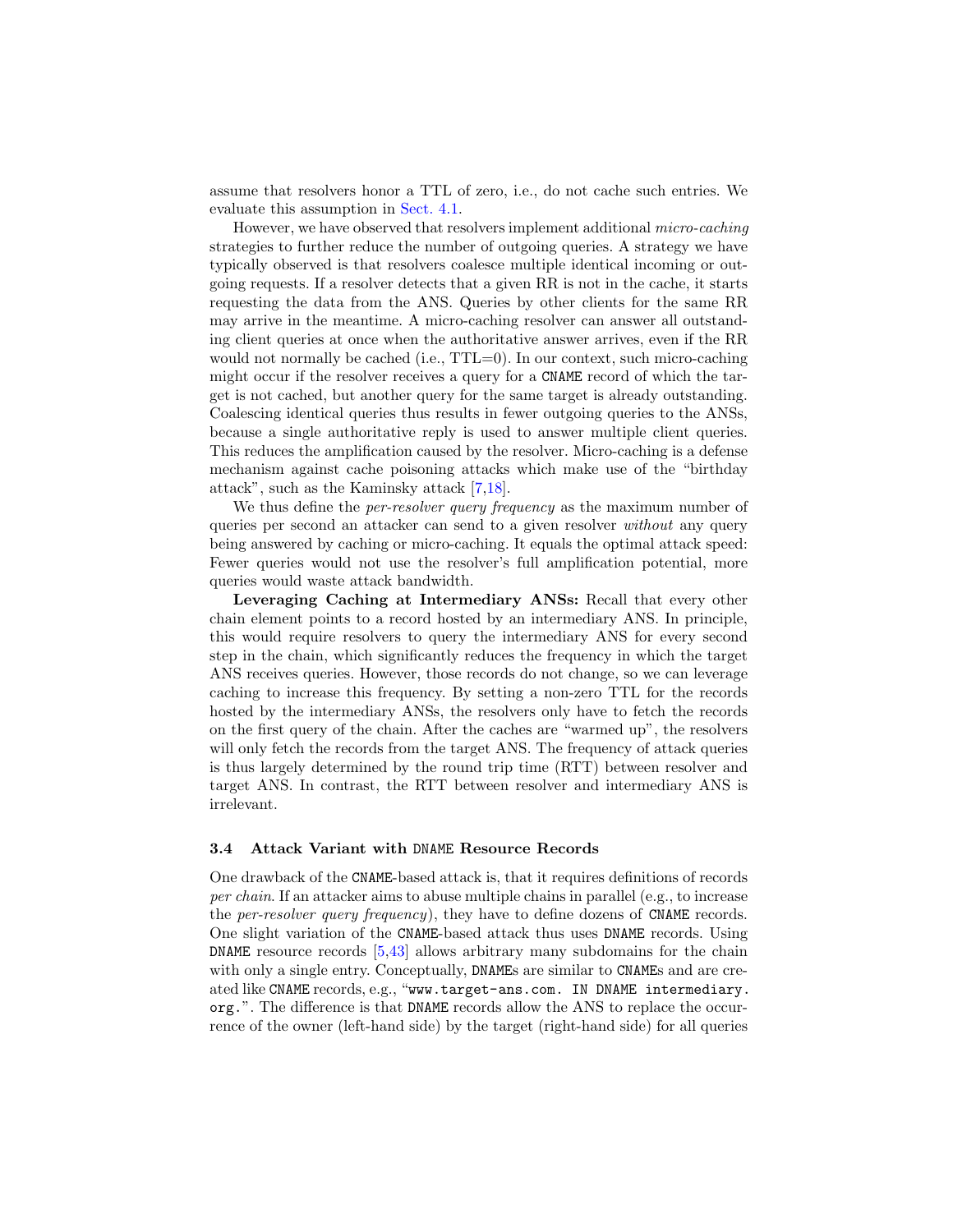to a subdomain of the owner. For example, a query to "a.www.target-ans. com." would be rewritten to "a.intermediary.org." with the given rule.

Technically, the answer for a DNAME resource record does not only contain the DNAME resource records. For backwards compatibility, ANSs will create a synthetic CNAME resource record for the exact query domain. Resolvers can also directly support DNAME resource records, providing a better user experience. However, resolvers that lack support for DNAME records fall back using the CNAME records. An attacker can abuse those resolvers to query chains defined with DNAME entries, for simulating an arbitrary number of chains and avoid caching. Those resolvers have to use the synthetic CNAME records to follow the chain. Because the records are synthetically created for the exact query domain, they are indistinguishable from "normal" CNAME records in a zone. This forces the resolver to query the ANS for each newly observed subdomain.

Resolvers that support DNAMEs can use a cached entry to directly answer queries for all subdomains, even if the exact subdomain has never been observed. This improves the resolver's performance, as only one cache entry has to be stored (compared to many CNAMEs) and authoritative queries only need to be issued, if the DNAME entry expires (compared to once for each new subdomain). This effectively limits the number of simulated chains to one, which falls back to the same properties as the classic CNAME-based chain. Resolvers without DNAME support can be queried as often as permitted by the resolver's resources, without paying attention to any macro- or micro-caching. Furthermore, handling DNAME queries consumes more resources at the target ANS, as resolvers usually create and send synthetic CNAME records in addition to DNAME records.

# 4 Evaluation

In the following we analyze the behavior of resolvers, with Internet-wide measurements, and analyze four selected implementations in more detail. We will use those measurements to determine the per-resolver query frequency, possible amplification factor, and overall impact, focusing only on the CNAME variant.

In our manual analysis we focus on the four resolvers  $\text{Bind}^1$  $\text{Bind}^1$  9.10.5, Unbound<sup>[2](#page-8-1)</sup> 1.6.[3](#page-8-2), PowerDNS Recursor<sup>3</sup> [4](#page-8-3).0.6, and Knot Resolver<sup>4</sup> 1.3.2, because they are popular, open source, actively maintained, and backed by DNS operators. All tests were performed in the default configuration, as provided by Fedora 25. For the measurements, we set up two virtual machines (VMs). The first VM hosts the four resolvers, while the second VM hosts an ANS. We configured the resolvers to use the ANS for all queries, by setting corresponding root hints and configuring the ANS accordingly. Note that in this minimal setup the second VM hosts both

<span id="page-8-0"></span><sup>1</sup> <https://www.isc.org/downloads/bind/>

<span id="page-8-1"></span><sup>2</sup> <https://www.unbound.net/>

<span id="page-8-2"></span><sup>3</sup> <https://www.powerdns.com/recursor.html>

<span id="page-8-3"></span><sup>4</sup> <https://www.knot-resolver.cz/>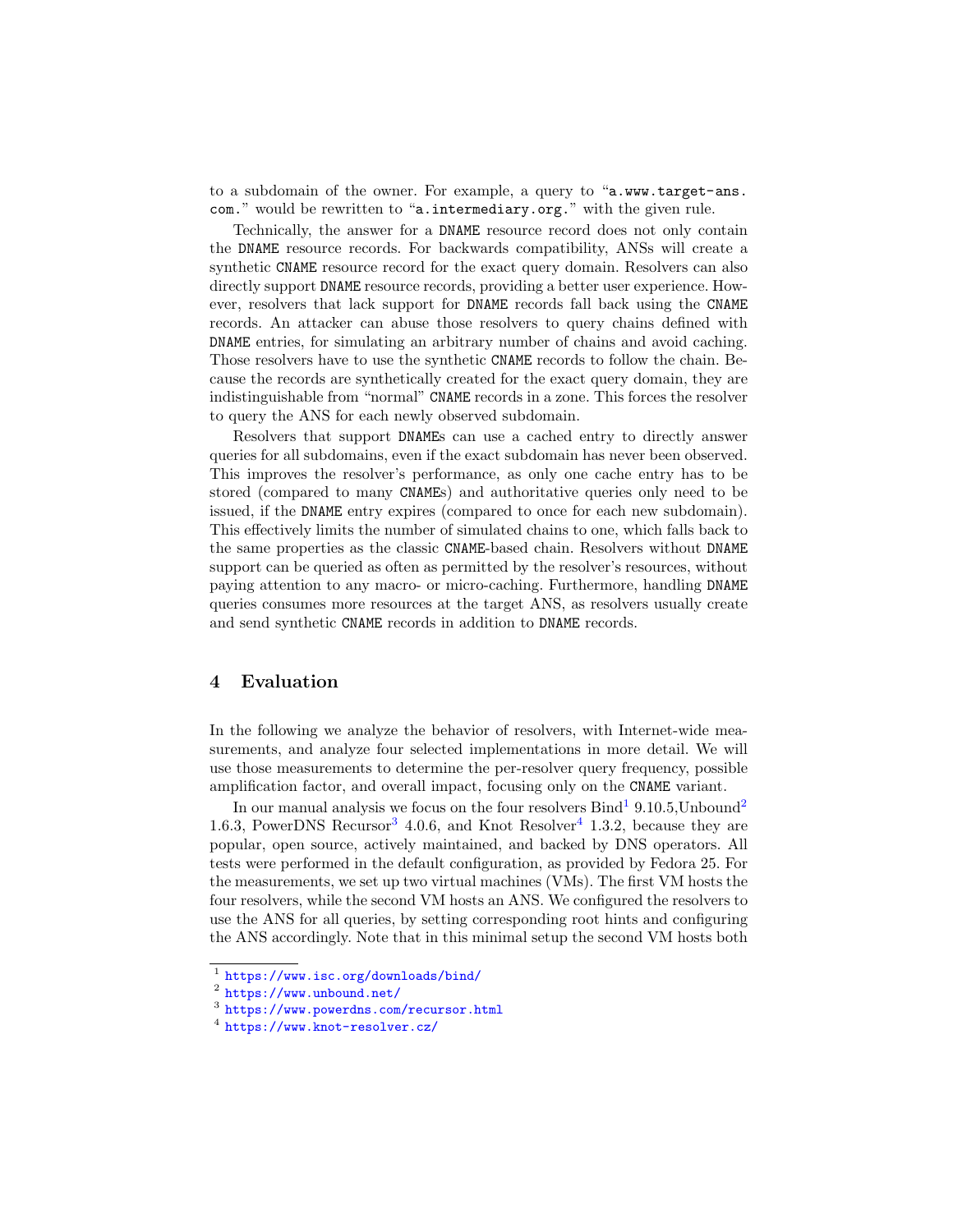the target and intermediary ANS. We thus changed Bind's configuration such that it does not follow CNAME chains<sup>[5](#page-9-1)</sup>, to simulate two independent ANSs.

We scanned the Internet via Zmap [\[11\]](#page-18-5) and a custom DNS module, following their recommended scanning guidelines. Networks could opt-out from our scans. We encoded the IP address of the scan target into each DNS query, which allows us to correlate the scanned IP address with the traffic captured at our ANS. We used PowerDNS with a custom back-end as the ANS authoritative for the domains we scanned for. PowerDNS will never follow CNAME chains and only return a single CNAME record, simulating the two zone setup.

#### <span id="page-9-0"></span>4.1 Caching

So far we assumed that resolvers honor non-cachable DNS resource records (i.e., TTL=0). We evaluate this assumption and study the micro-caching strategies by different DNS resolver implementations.

First, we want to get a general understanding how the different implementations handle non-cacheable responses. We configured our ANS to serve a short CNAME chain alternating between two zones. All RRs in the chain are served with TTL=0. We repeatedly issued the same query to the resolver and observed the responses. Bind, Unbound, and PowerDNS do not cache the response and served it with a TTL of zero. Knot serves the record with a TTL of five, but also does not cache the response.

To test the micro-caching behavior, we sent multiple queries to the resolvers for the same domain with slight delays between them, and observed how frequent resolvers queried the ANS. The delay was chosen such that the resolver has forwarded the previous query to the ANS, but not yet received the response. This happens if queries arrive faster than the RTT between resolver and target  $(RTT_{RT})$ . We delayed DNS responses from the authoritative VM to the resolvers, to simulate the effect of different values for  $RTT_{RT}$ . We observed micro-caching for identical incoming or outgoing queries for all tested resolvers. Effectively, this limits an attacker to start a chain once per  $RTT_{RT}$ . The RTT is measured between resolver and target ANS, because resource records of the intermediary ANS can be cached by the resolver and thus do not limit the lookup speed.

Next, we observe the behavior for longer delays. We delayed the second query until the resolver processed the response of the first queried (and hence started to resolve the second chain element). This simulates queries which arrive  $RTT_{RT}$ after the previous query arrived. PowerDNS and Knot fully honor the no-caching TTL and perform a full lookup for all queries. Bind performs one full lookup per second, then only issues one query to the first element of the chain per additional client query. Similarly, Unbound only performs one full lookup per second, but then issues one query to the *last* element of the chain, which is not a CNAME RR.

Summarizing the result, the per-resolver query frequency for PowerDNS and Knot is  $\frac{\text{\#chains}}{RTT_{RT}}$ . As each chain has distinct domains, micro-caching is irrelevant

<span id="page-9-1"></span><sup>5</sup> Config option additional-from-auth with two zones.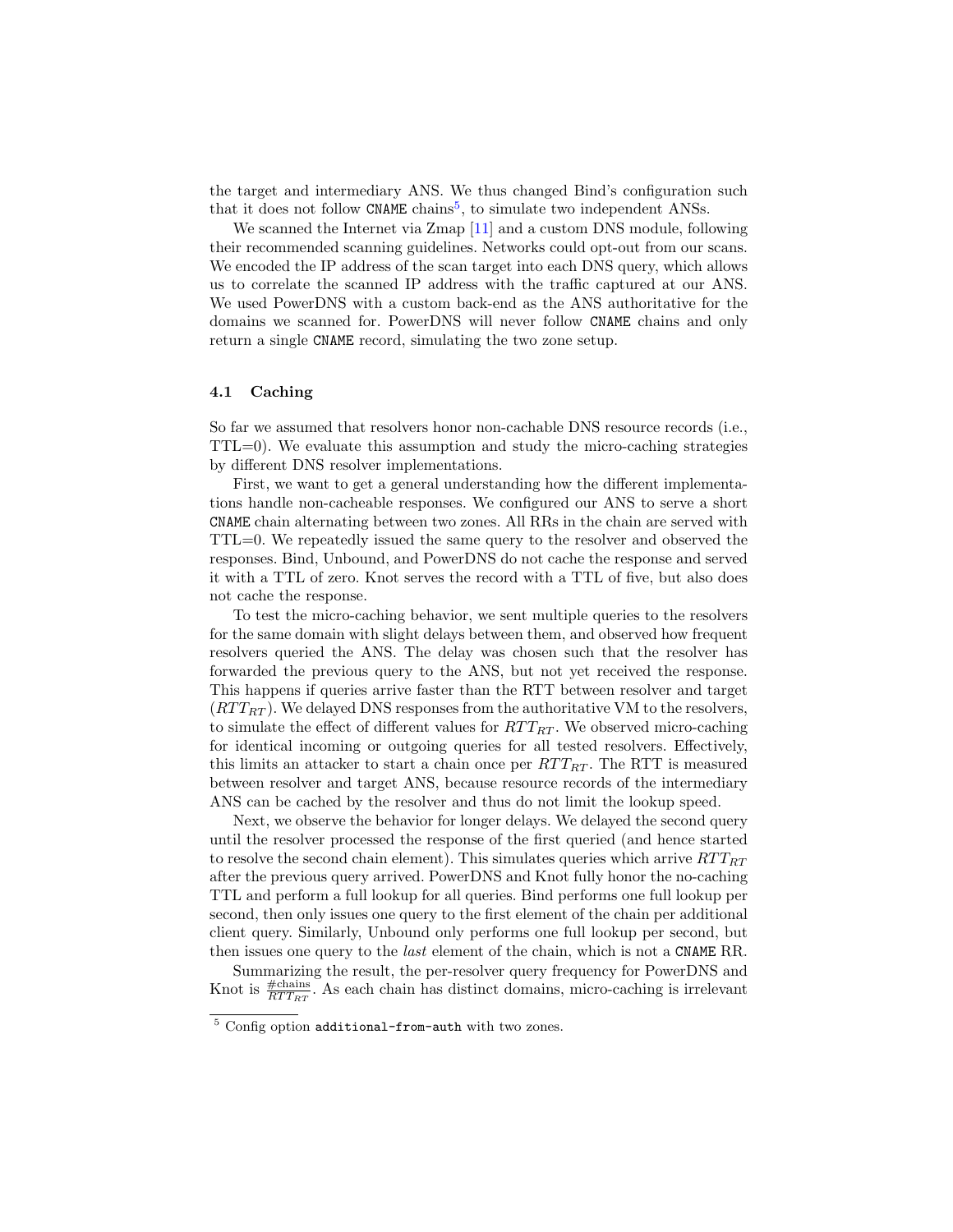

<span id="page-10-0"></span>Fig. 2. Connections between different resolver types. Our scanner (S) finds open forwarder (OF) and open recursive resolver (ORR). A forwarder forwards the query to one or multiple recursive resolver (RR). Recursive resolver (RR and ORR) query the authoritative name server (ANS). Dashed arrows mark optional connections, like querying multiple recursive resolver or sending a response to our scanner. An empty arrow head marks a query response.

across chains. Bind and Unbound can be queried at most for  $\frac{\text{\#chains}}{1 \text{s} + RTT_{RT}}$ . Realistically, the attacker does not know when the resolver's internal clock ticks over to the next second. Before starting the next query, the attacker has to ensure a full second passes after the record was cached, which happens  $RTT_{RT}$  after the query is received by the resolver. Thus at  $1 s + RTT_{RT}$  the record is guaranteed to have expired. Querying more frequently reduces amplification.

We analyzed the code of Bind and Unbound to understand why they only issue one query per second. Both use a time value, which is rounded to seconds for all cache operations, explaining the observed cache invalidation once per second. Bind special cases the first CNAME RR in a query and always perform the authoritative lookup, even when it was fetched from cache. Unbound's cache inserts referral resource records, which CNAMEs are one variant of, regardless of the TTL, but not the last chain element.

Internet Measurements While all locally tested resolvers honor non-cacheable RRs, resolvers deployed on the Internet may behave differently. To assess this, we performed a full Internet scan querying for a wildcard  $\land$  RR with a TTL=0 hosted by our ANS. The queried domain encodes the scan target's IP address, which allows us to (i) ensure that all records are fetched from our ANS and are not cached and (ii) match the scan targets with the queries observed at the ANS. All responses are recorded and filtered to remove domains which do not belong to our test. [Figure 2](#page-10-0) shows a (simplified) diagram of the connections between our scanner, resolvers, and our ANS. The dashed gray lines mark the point of our packet capturing. Below them are the number of IP addresses we found.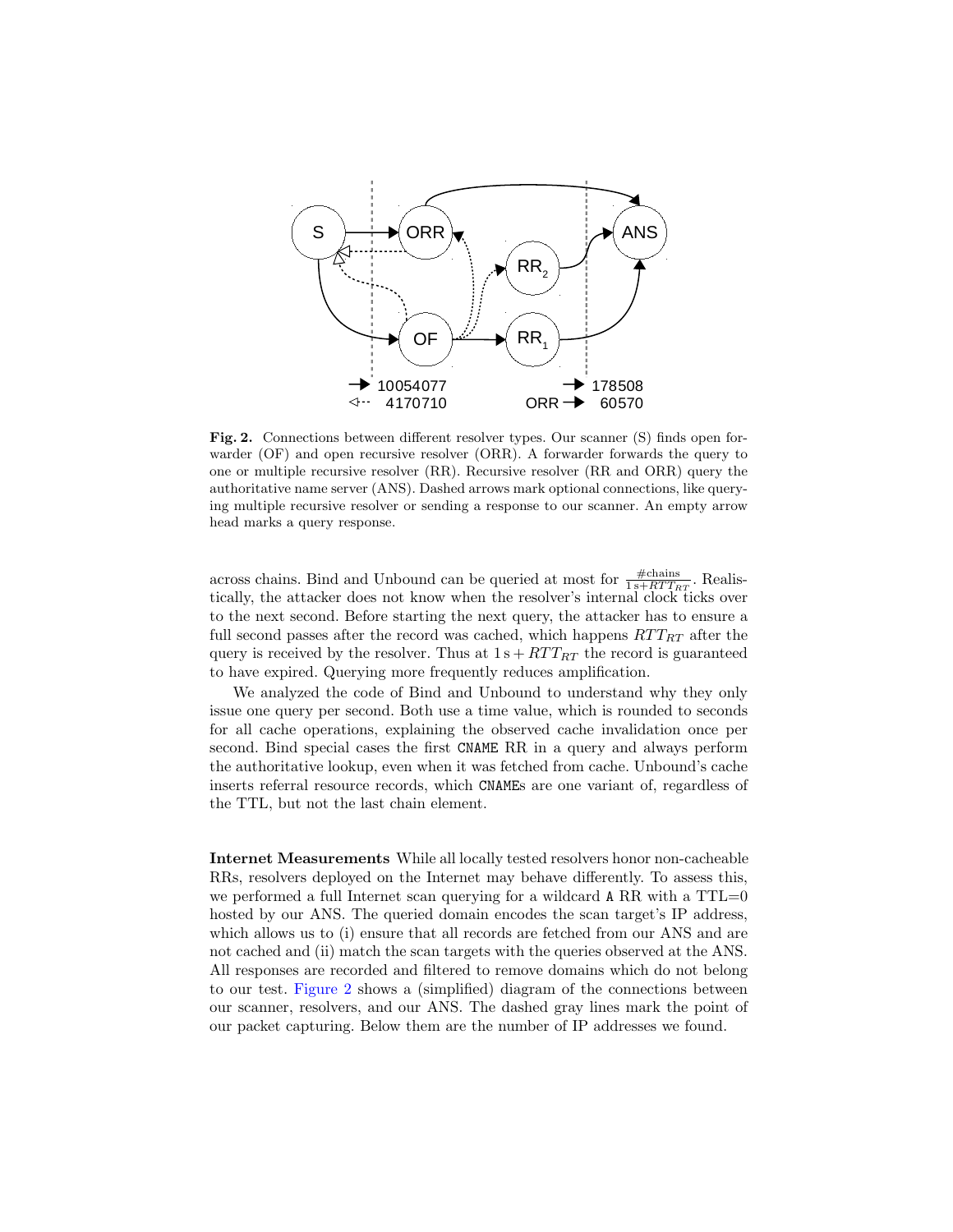4 170 710 resolvers responded to our scan query, of which 3 097 203 answers had a TTL of zero. For the same day  $(2017-08-02)$ , Shadowserver's DNS scan [\[45\]](#page-20-9) reports 4 198 025 resolvers found, i.e., a deviation of just 0.7 %. The scan shows that  $74.3\%$  of all resolvers honor  $TTL=0$  and they could be used for attacks.

Of those resolvers that enforce a minimal non-zero TTL in the response, most enforce large TTLs, making them unsuitable for DNS UNCHAINED attacks. The ten most common TTL values we found are multiples of ten or 60. In decreasing order of occurrence they are 300, 600, 3600, 1, 30, 900, 60, 150, 14 400, and 20, which taken together account for  $24.8\%$  (1033419) of all responses.

## <span id="page-11-0"></span>4.2 Amplification

After seeing that the vast majority of resolvers does not cache TTL=0 RRs, we now measure how much amplification in-the-wild resolvers would enable. The amplification factor is determined by the maximum number of elements of the chain that will be requested by each resolver. We thus configured a chain of 100 RRs and requested the first element from each resolver. The last chain element is an A record and all RRs carry TTL=0.

Bind follows the chain 17 times, whereas PowerDNS and Unbound only perform 12 and 9 lookup steps, respectively. Knot Resolver performs 33 lookups. Bind is the only implementation that consistently responds with a "no error" status code. The other three reply with a SERVFAIL status code if the end of the chain could not be reached.

Via our scans, we discovered 10 054 077 open resolvers and 178 508 recursive resolvers. [Figure 2](#page-10-0) gives an overview of the connections between scanner and resolvers. Open resolvers are open to the Internet and can be used by anyone. They can be recursive resolvers or simple forwarders, which forward the query to a recursive resolver. Recursive resolvers perform the recursive lookup procedure which we can detect at our ANS. We can count and distinguish the two types of resolvers based on the traffic captured at our ANS. If the encoded IP address of the scan target and the source IP address of the resolver querying our ANS are identical, then the resolver is an open recursive resolver, otherwise the encoded IP address belongs to an open forwarding resolver. We expect a much higher number of open resolvers than recursive resolver, because as Kührer et al.  $[24]$ found, most open resolvers are routers or other embedded devices. There is little reason for them to host a recursive resolver, because they require more resources.

[Figure 3](#page-12-0) shows how many resolvers support a given chain length. There are clear spikes for common values like nine, used by Unbound and Microsoft DNS, or 17 as used by Bind. Another spike is at length 21, yet we are not aware which software causes it. The quick drop-off at the beginning is caused by resolvers, which query the same domain from different IP addresses often in the same subnet. In these cases only one of the resolvers performs the full recursion, the others stop early leading to the drop. This could be caused by open resolvers querying multiple recursive resolvers in a short amount of time. Alternatively, it might result from an attempt to pre-fetch data for multiple resolvers as soon as one recursive resolver in the pool sees a new domain name.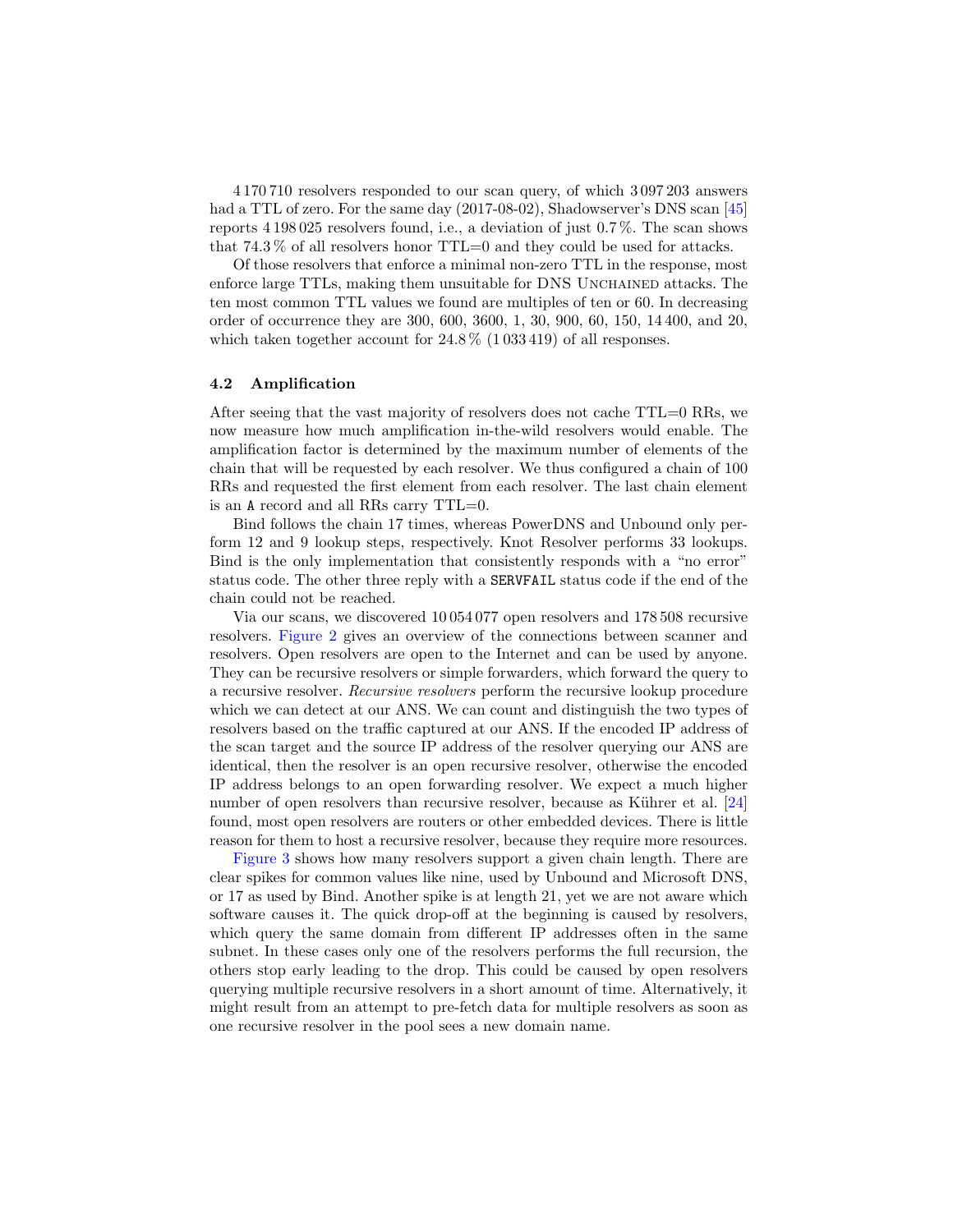

<span id="page-12-0"></span>Fig. 3. Supported chain length configurations for 178 508 recursive resolvers discovered with a full Internet scan. The spike at nine corresponds to Unbound and Microsoft DNS version; Bind shows up as the spike at 17. The cause of the 21-spike is unknown to us.

From the data we can conclude that resolvers do offer a considerable amplification potential. Intuitively, the amplification factor is the number of queries seen by the target ANS in relation to the number of queries sent by the attacker. Factors larger than one mean the impact on the target is larger than the attacker's resources used for the attack. We can calculate the expected amplification ratio for all recursive resolvers by

$$
\frac{\sum_{i=1}^{\infty} \left( \left\lceil \frac{i}{2} \right\rceil \times n_i \right)}{\sum_{i=1}^{\infty} n_i}
$$

where  $n_i$  is the number of resolvers that support chains of length i. The formula assumes that the first element in the chain is hosted on the target ANS, which is the more beneficial setup for an attacker.

All resolvers together (178 508) provide an amplification factor of 7.59. Focusing only on resolvers, which provide an amplification factor >1 (chains of length three or longer) results in an amplification factor of 8.51 with 156 481 available resolvers. These numbers are lower bounds, because the early drop-off in [Fig. 3](#page-12-0) is caused by resolvers that query the same domain name from different IP addresses (which we then conservatively count as individual resolvers).

We already mentioned in [Sect. 3.2](#page-4-0) that some ANSs do not follow CNAME chains, even if they are authoritative for all domains. This is a performance optimization reducing the work required to answer a query. For ANSs, which do not follow chains, all elements of the chain can be hosted on the target ANS thus an amplification factor of 14.34 can be achieved resulting in 89 % stronger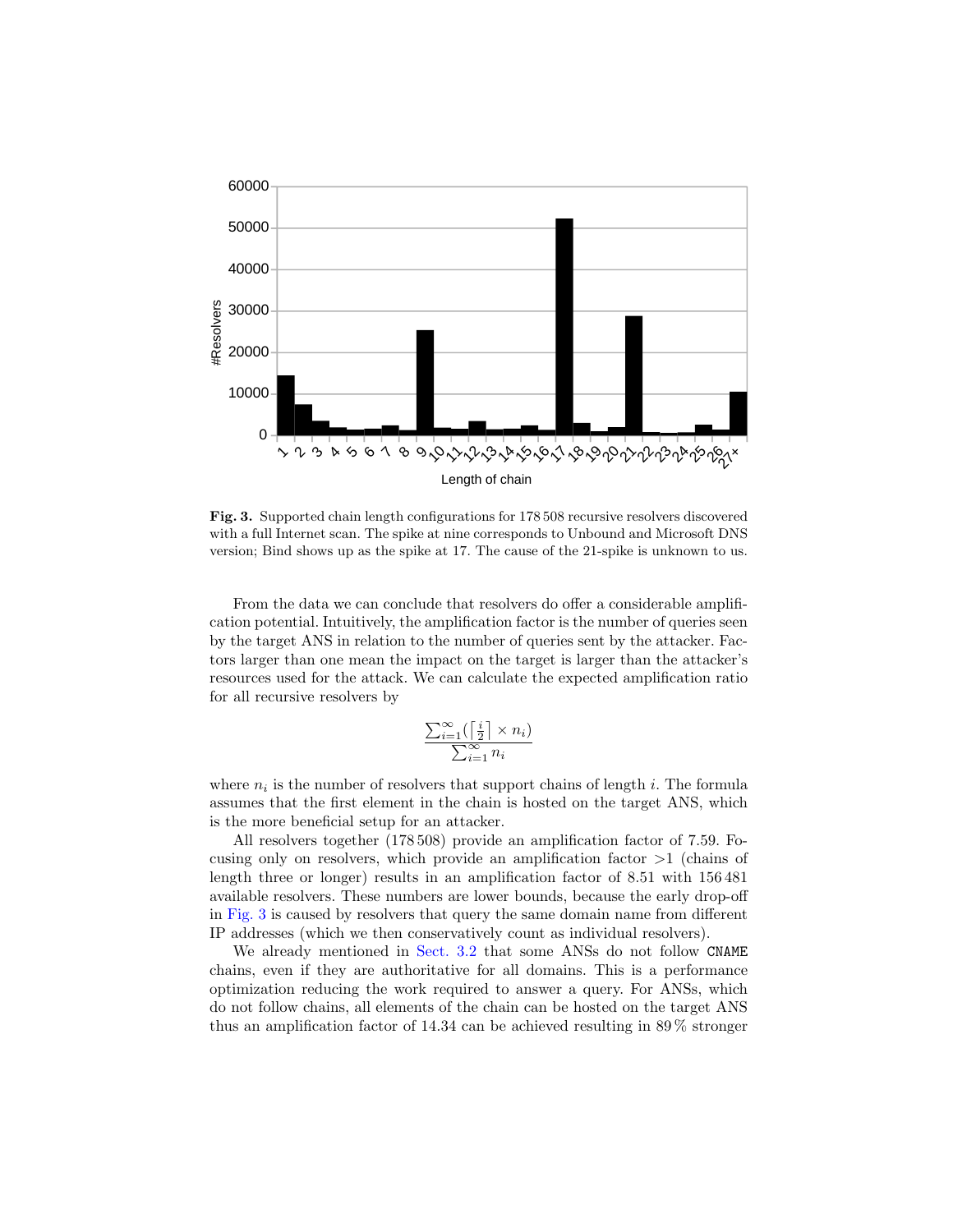attacks. Effectively, this removes the intermediary ANSs from the chain and all resource records need to have a zero TTL value.

#### 4.3 Overall Impact

Based on these observations, we conclude that CNAME chains enable for attacks that are an order of magnitude larger (measured in queries per second) than naïve water torture attacks. In practice, ANSs can handle 400 000 qps to 2500 000 qps (queries per second) [\[3,](#page-18-9)[20,](#page-19-9)[34](#page-20-10)[,42\]](#page-20-11). An attacker only needs a fraction—determined by the amplification factor—of queries compared to that number. Often even lower query rates are sufficient to overload the ANS, because the ANS also receives (and has to process) benign queries.

A single chain, which is resolved by all non-caching resolvers, causes more than a million queries to the target ANS  $(7.59 \times 178508 \times 75\% \approx 1016157)$ . Each resolver can be queried roughly every second per chain (assuming a low  $RTT_{RT}$ ). Using as few as two or three chains is enough to overload all commonly deployed ANS. For three chains the attacker has to send 535 524 pps (packets per second). A DNS query packet with a 20 character long domain name requires 104 B (including Ethernet preamble and inter-packet gap) for transmission over the wire. The attacker needs 445.6 Mbit/s to overload even the fastest ANS.

In case the target ANS does not follow the CNAME chain, the stronger attack can be used where all elements are hosted on the target ANS. A single chain causes over 1.9 million queries  $(14.34 \times 178508 \times 75\% \approx 1919854)$  reducing the required bandwidth for the attacker accordingly.

### 5 Countermeasures

We will now discuss countermeasures to reduce the impact of DNS applicationlevel attacks. First, we cover the authoritative view, how zones could be managed and the effect of response rate limiting. Then we look at the behavior of recursive resolvers and how they could reduce the impact on ANSs.

#### <span id="page-13-0"></span>5.1 Identification and Remedy by ANSs

A hard requirement for the proposed attack is that the attacker can create CNAME RRs on the target ANS. This gives the target ANS the power to inspect and deny problematic or malicious configurations or completely remove zones from the ANS.

Detection of CNAME Chains Zone files for the DNS UNCHAINED require several CNAME records pointing to external domains. If the attacker chooses random or pseudo-random domain names, ANSs can use this as an indicator for an attack. The target ANS operator could additionally check the target of CNAMEs and discourage (or even forbid) CNAMEs that point to CNAME RRs in other domains (which is already discourage according to the specification). Exceptions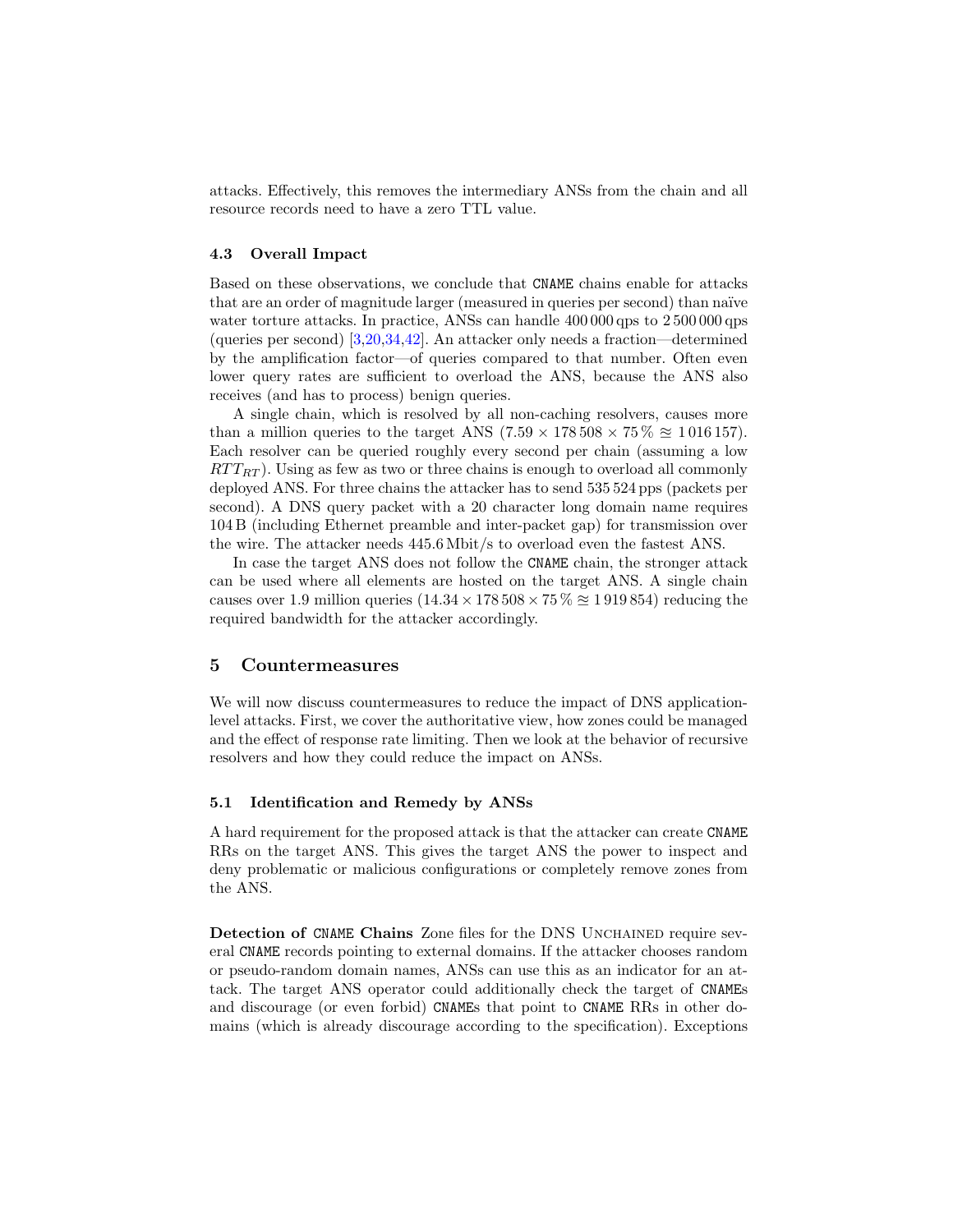are likely required for content delivery networks and cloud provider. Especially CNAME chains, i.e., several entries that eventually lead back to the same zone are not useful, because both records are controlled by the same entity.

The ANS operator needs to implement periodic checks of all zones with CNAME entries. Only checking RRs during creation is insufficient, as the attacker can build the chain such that no CNAME points to another CNAME during creation. Given the same domains as in [Listing 1,](#page-5-0) the attacker would first create "a.target-ans.com." while the target domain ("b.intermediary.org.") either does not exist or only contains other types, e.g., of type A. Checking the RR for "a.target-ans.com." will not show any suspicious behavior. Now the same steps are repeated with "b.intermediary.org.". This forces a non-trivial amount of work on the ANS. A too long periodicity in the checking would allow the attacker to use the time between checks for the attack, thus the checks have to be somewhat frequent.

Lower Limit for Time-to-Live (TTL) Values In contrast to water torture attacks, chaining attacks fall apart if the chain's RRs are cached. Using a random prefix to circumvent caching is only possible for the specific combination of using DNAME RRs and abusing only those resolvers that do not support DNAME. Thus, forcing a minimal TTL of only a few seconds will have considerable impact, as it limits the per-resolver query frequency to  $\frac{\text{\#chains}}{\text{TTL} + RTT_{RT}}$  compared to  $\frac{\text{\#chains}}{1 \text{s} + RTT_{RT}}$ . Thus, a 10 s TTL will reduce the impact by roughly a factor of ten. However, an attacker can use more chains if a minimal TTL is enforced, which makes the setup more complicated. On the one hand, CNAME RRs with short (or zero) TTLs are used also for benign reasons, e.g., to implement DNS-based failover. On the other hand, in light of chaining attacks, we consider serving A and AAAA records with short TTLs as the better solution, which also closer resembles the desired semantics. Note, that a CNAME RR offers an additional canonical name for an already existing record, which is a relationship that rarely changes (and thus allows for non-zero TTLs).

#### 5.2 Response Rate Limiting (RRL)

Response Rate Limiting (RRL) is an effective technique to counter standard DNS-based amplification attacks. If DNS servers are abused for reflective amplification attacks [\[24,](#page-19-8)[44\]](#page-20-0), the attacker sets the request's source to the IP address of the victim. In turn, resolvers unknowingly flood the victim with DNS responses. To prevent such abuse, resolvers can implement IP address-based access control, which effectively turns them into closed resolvers.

Yet this is not an option for intended open resolvers (e.g., Google DNS, Quad9, etc.) and especially not for ANSs, as they have to be reachable by the entire Internet. Here, RRL plays an important role. RRL limits the frequency of how fast a client IP address can receive responses. The benefit for reflection attacks is clear, where a single source (the victim) seemingly requests millions of requests and now only faces a fraction of the actual responses due to RRL.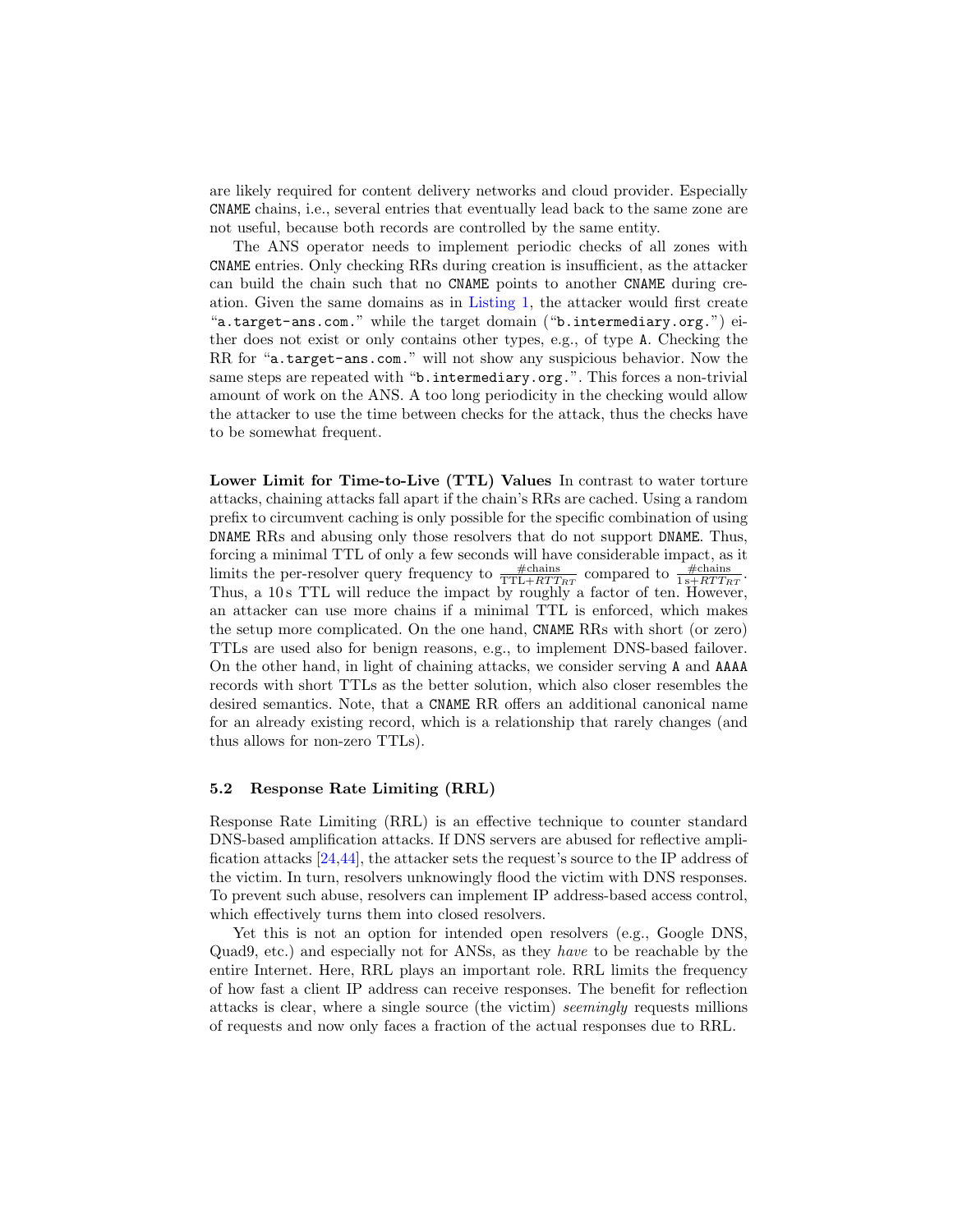In principle, RRL also seems to mitigate chaining attacks. Yet enabling RRL has its downsides, especially if resolvers hit a rate limit configured at an ANS. Resolvers will then retry queries, lacking an answer, which again increases the load on the ANS. Filtering all resolver traffic can even increase the incoming traffic ten-fold as observed by Verisign during a water torture attack [\[51,](#page-20-6) p. 24].

Additionally, RRL is implemented with a slip rate, which specifies how often the ANS will answer with a truncated response instead of dropping the packet. For example, a slip rate of two results in a truncated answer for every second query, the other times the query is dropped. Truncated responses then cause the resolver to retry the connection using TCP instead of UDP, which drastically increases the overall processing overhead for the ANS.

An ideal RRL configuration would thus never limit resolvers, as this may actually increase the required resources for the ANS in case of application-layer attacks. Filtering or rate limiting needs to be performed closer to the source. Naïvely, one could deploy RRL at resolvers to rate limit the initial attack requests ("chain starts") sent to them. However, then again the per-resolver request frequency is as low as one request per second, which would only be blocked by an overly aggressive RRL configuration. Even worse, if attacks are carried out via botnets, even those RRL configurations would not slow down the attacks.

#### 5.3 Back-off Strategies

In case of packet loss at the target ANS, resolvers resend queries and thereby cause additional attack traffic. It is thus important to rate limit outgoing queries of resolvers and to implement suitable back-off strategies in order to give overloaded ANSs the chance to recover.

To assess how resolvers act in such situations, we have measured how four resolver implementations behave when querying a zone with two ANSs of which both are not reachable. Bind sends a total of five packets with a delay of 800 ms in between packets. The ANS is chosen at random. After the third failed packet, Bind has an exponential back-off with factor two. PowerDNS only sends out two packets in total with a delay of 1500 ms in between. Unbound sends in total the most queries with 27 to 30. Worse, Unbound always sends two queries as a pair, which might go to the same or a different ANS. There is a delay of 375 ms between the pairs, which is doubled every two to four pairs. Knot has the most complicated retry strategy. Knot starts with sending UDP queries alternating to both servers, with a delay of 250 ms in between. After a total of two seconds, two TCP queries are sent to the first ANS, with a delay of 1000 ms between them. Six seconds after the start the same pattern of UDP and TCP queries is sent to the second ANS.

Bind's and PowerDNS's behavior are not problematic, as the number of retries is small and retry delay high. Especially problematic for Unbound is that it sends two identical queries to the same ANS without a delay between. Delaying retries is a good balance between providing fast answers (in case of packet loss) and not sending duplicate queries (in case of high round trip times). A delay of 250 ms between retries will cause unnecessary retries for many users. With our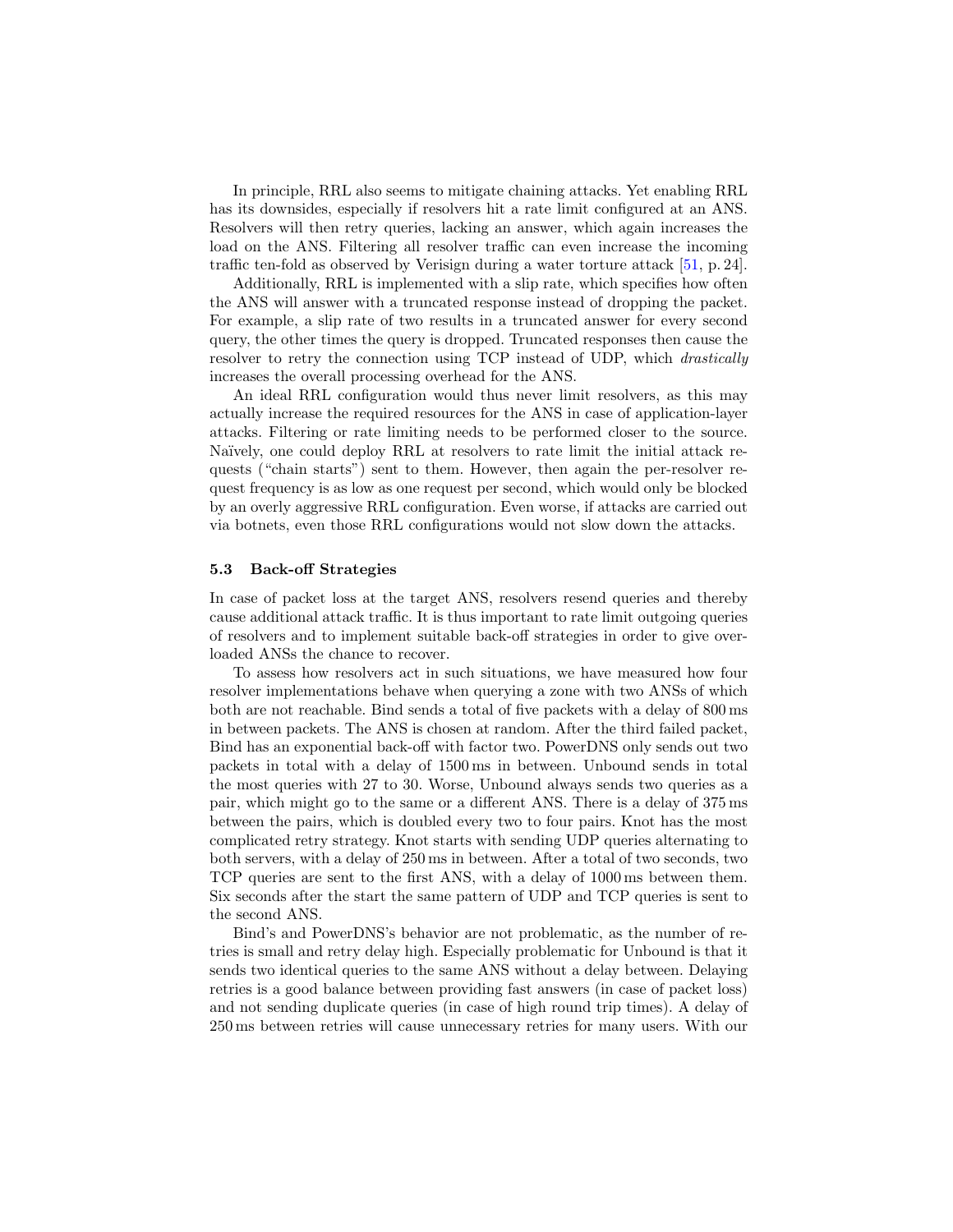Internet scan we found that 9045 recursive resolvers (14.9 %) have RTTs larger than 250 ms to both our ANSs and additional 19 773 resolvers (32.6 %) have such a high RTT to one of our ANSs.

An additional strategy is serving stale cache records [\[26\]](#page-19-10). Stale cache records are records in the resolver's cache of which the TTL has expired. A resolver can use them based on the assumption that normally records contain working data, even if the TTL has expired (e.g., IP addresses change less often than the TTL of records expires). This technique is not new and already implemented in Bind 9.12 [\[29\]](#page-19-11) and used by OpenDNS [\[35\]](#page-20-12) and Akamai [\[27\]](#page-19-12). The usability improves as client will receive an answer, which likely is usable, instead of receiving an error and failing to connect.

#### 5.4 Recursion Depth Limit

Finally, also resolvers can more strictly limit the length of CNAME chains. [Sec](#page-11-0)[tion 4.2](#page-11-0) has shown that the resolvers do not agree on the maximum chain length. Limiting the length too strictly is harmful, as chains also exist for legitimate reasons—such as Content Delivery Networks (CDNs) and DDoS protection services. The domain owner can often configure their DNS to point to a subdomain of the CDN and the CDN uses itself one or multiple CNAME RRs.

Legitimate use-cases for CNAME chains must ensure the length is supported by all DNS resolvers, if they want to support all users. We inspected the Active DNS [\[21\]](#page-19-13) data set to identify benign chains. We extracted the CNAME entries from 2017-10-05 to reconstruct the longest benign chains, which consists of eight elements (seven CNAMEs and one final RR). This fits to the shortest recursion limit of nine elements, which we observed for Unbound. Others [\[38\]](#page-20-13) report nine elements as the longest legitimate chain they found and certificate authorities are also only required to support chains with nine elements while fetching CAA RRs [\[13\]](#page-19-14). Based on those observations, a smaller recursion limit can be advised. We recommend supporting nine elements in a chain, which is the shortest value of all tested resolvers and covers benign chains. Such a recursion depth limit would limit the amplification of chaining attacks to factor five.

#### 6 Related Work

Application-Layer DDoS in DNS: Several application-layer DDoS defenses have been proposed in the past [\[12,](#page-18-10)[30,](#page-19-15)[39,](#page-20-14)[52\]](#page-20-15). Many defenses are not immediately applicable to DNS. Protocol changes, such as client puzzles, would need widespread support, which is unrealistic to achieve in a short to medium time frame. Countermeasures which introduce more latency are especially problematic, as DNS is tuned for high efficiency. Filtering techniques, such as egress or ingress filtering, do not apply to DNS UNCHAINED, because it works without IP address spoofing. Blocking DNS traffic can even lead to more inbound traffic [\[51\]](#page-20-6) and always risks blocking legitimate users.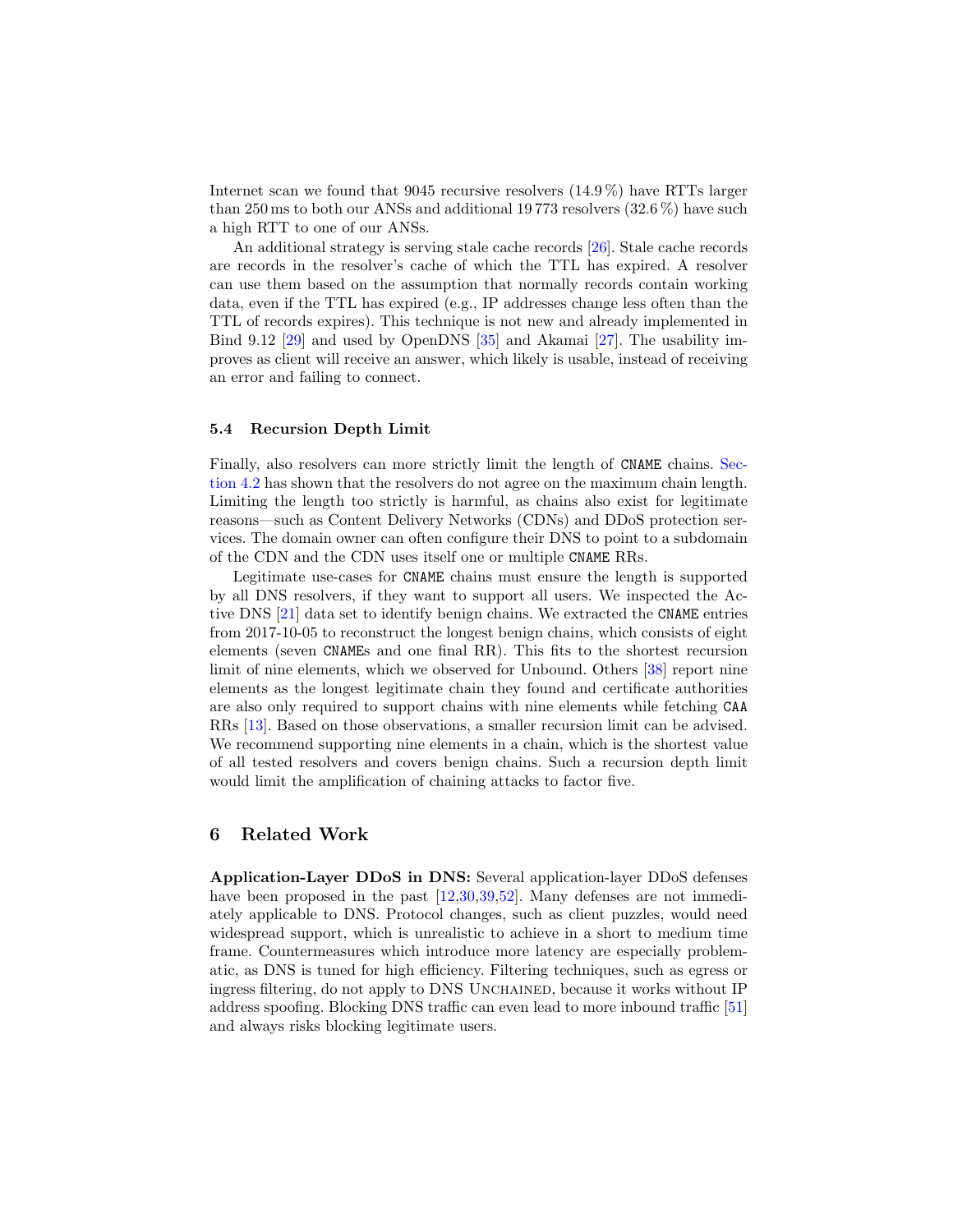The closest work to us is research on DNS water torture attacks. They were first presented in Feb 2014 [\[1\]](#page-18-3) and are a known phenomenon for DNS operators [\[17](#page-19-16)[,48](#page-20-16)[,50,](#page-20-17)[51\]](#page-20-6). The DNS operator community focused on implementing mitigations, mainly to stabilize recursive resolver. Takeuchi et al. [\[47\]](#page-20-2) propose a system to detect DNS water torture attacks based on lexical and structural features of domain names. They train a naive Bayes-classifier and test it on captured traffic of their universities network. Our attack is related to DNS water torture as both are flooding attacks using resolvers, but water torture faces several limitations including the fact that they can be easily detected.

Reflection and Amplification Attacks: DNS also played a role in recent amplification attacks. The general risk of reflection attacks was identified by Paxson [\[37\]](#page-20-18) and its full amplification potential presented by Rossow [\[44\]](#page-20-0). Different proposals to detect and defend amplification attacks [\[23](#page-19-17)[,36,](#page-20-1)[44,](#page-20-0)[49\]](#page-20-19) were made. They cover approaches to combat the bandwidth exhaustion, like client puzzles, or prevent source address spoofing. In the context of DNS, Kührer et al.  $[24,25]$  $[24,25]$ analyzed the amplification potential of DNS resolvers. They found millions of open DNS resolver on embedded devices or routers, meaning the openness of the resolver is likely a configuration issue. DNSSEC's potential to increase the amplification of DNS resolvers has also been documented [\[40\]](#page-20-20). While some attacks in fact abuse DNS, still, in contrast to our work, they do not represent application-layer attacks and are easy to filter.

CNAME Chaining: The possibility to chain CNAME RRs is well-known and documented. For example, Shue and Kalafut [\[46\]](#page-20-21) use differences in recursion strategies to fingerprint resolver implementations. Dagon et al. [\[8\]](#page-18-11) use CNAME chains to amplify the number of queries from each resolver. They need multiple queries by the same resolver to analyze them for source port randomization of the resolver. Pfeifer et al. [\[38\]](#page-20-13) measures the overhead for resolvers while looking up CNAME chains and recommend that ANSs should refuse CNAME chains before loading the zone files. Furthermore, they recommend that ANSs should also query destinations of CNAME RRs, similar to our recommendation in [Sect. 5.1.](#page-13-0) In contrast to prior work our attack focuses on the authoritative name servers instead of the resolvers.

# 7 Conclusion

We have presented a new DDoS attack against DNS authoritatives that leverages amplification on the application layer. DNS UNCHAINED achieves an amplification of 8.51 using standard DNS protocol features, by chaining alias records (e.g., CNAME) and forcing resolvers to repeatedly query the same authoritative name server. We performed full Internet scans and found 10 054 077 open DNS resolvers and 178 508 recursive resolvers. We determined that 74.3 % of those resolvers support uncachable DNS responses, creating a large pool of amplifiers that can be abused for chaining attacks.

We also discussed countermeasures to the new threat of DNS chaining attacks. This includes measures applicable to DNS operators to find and limit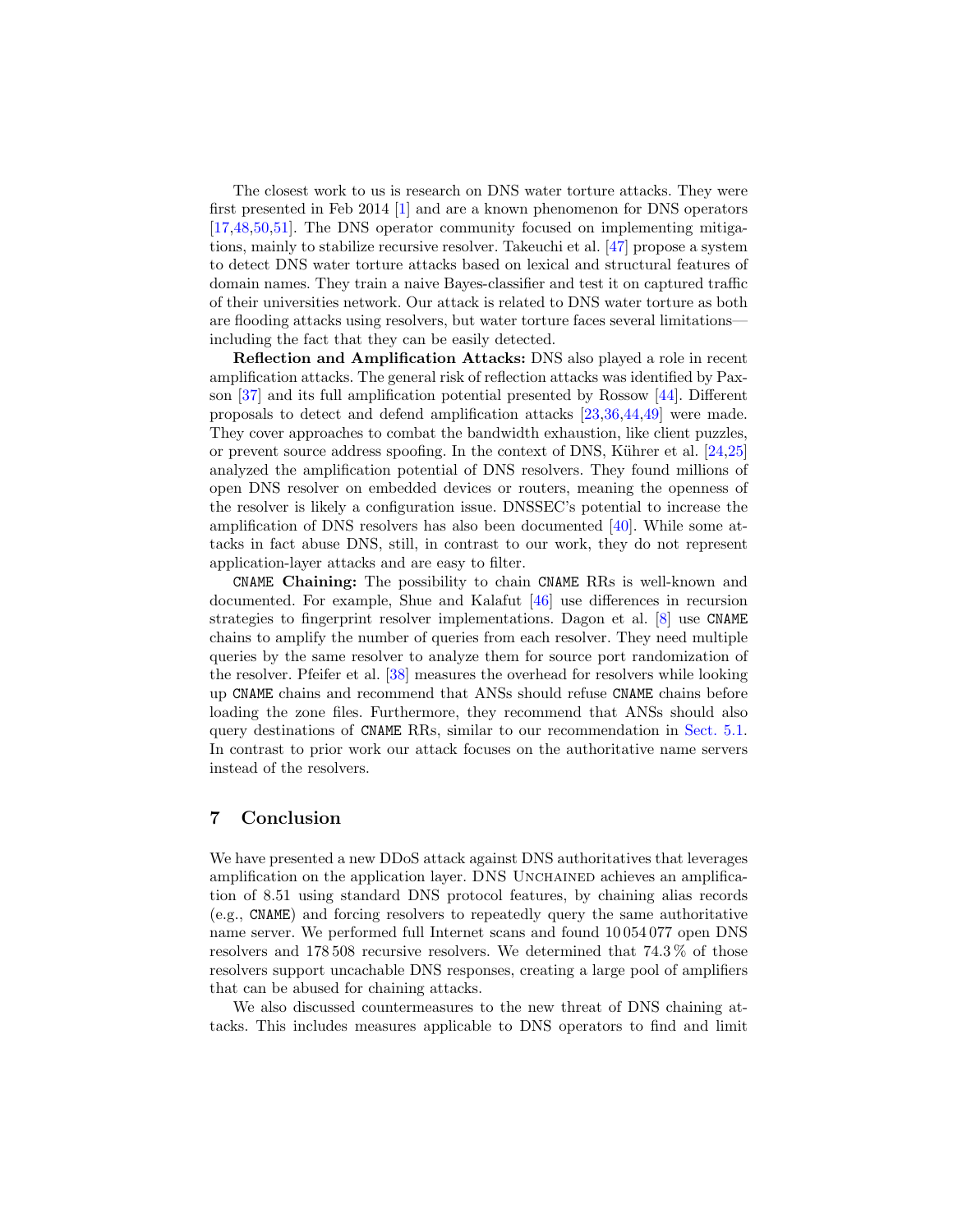problematic DNS zones as well as enforcing minimal Time-to-Live values allowing caching. DNS resolvers can also be changed to have less aggressive retransmission on unavailable name servers and limit chains to nine elements. A wide deployment of any of these techniques would severely degrade the performance of the proposed attacks, and we hope that our work raises awareness for the importance of these measures.

# Acknowledgment

We thank our anonymous reviewers whose useful comments helped us improving the quality of our paper. This work was supported by the German Federal Ministry of Education and Research (BMBF) through funding for the BMBF project 16KIS0656 (CAMRICS).

# References

- <span id="page-18-3"></span>1. Andrew: Water torture: A slow drip DNS DDoS attack (Feb 2014), [https://](https://secure64.com/water-torture-slow-drip-dns-ddos-attack/) [secure64.com/water-torture-slow-drip-dns-ddos-attack/](https://secure64.com/water-torture-slow-drip-dns-ddos-attack/)
- <span id="page-18-4"></span>2. Antonakakis, M., April, T., Bailey, M., Bernhard, M., Bursztein, E., Cochran, J., Durumeric, Z., Halderman, J.A., Invernizzi, L., Kallitsis, M., Kumar, D., Lever, C., Ma, Z., Mason, J., Menscher, D., Seaman, C., Sullivan, N., Thomas, K., Zhou, Y.: Understanding the mirai botnet. In: 26th USENIX Security Symposium (2017)
- <span id="page-18-9"></span>3. Bellis, R.: Benchmarking DNS reliably on multi-core systems (Jul 2015), [https:](https://www.isc.org/blogs/benchmarking-dns/) [//www.isc.org/blogs/benchmarking-dns/](https://www.isc.org/blogs/benchmarking-dns/)
- <span id="page-18-6"></span>4. Censys DNS lookup full IPv4 (2017), [https : / / censys . io / data /](https://censys.io/data/53-dns-lookup-full_ipv4) [53-dns-lookup-full\\_ipv4](https://censys.io/data/53-dns-lookup-full_ipv4)
- <span id="page-18-8"></span>5. Crawford, M.: Non-terminal DNS name redirection. Tech. rep., RFC Editor (1999), <https://doi.org/10.17487/RFC2672>
- <span id="page-18-0"></span>6. Crocker, D., Hansen, T., Kucherawy, M.S.: Domainkeys identified mail (DKIM) signatures. Tech. rep., RFC Editor (2011), <https://doi.org/10.17487/RFC6376>
- <span id="page-18-7"></span>7. CVE-2008-1447. Available from MITRE, CVE-ID CVE-2008-1447. (Jul 2008), <http://cve.mitre.org/cgi-bin/cvename.cgi?name=CVE-2008-1447>
- <span id="page-18-11"></span>8. Dagon, D., Antonakakis, M., Day, K., Luo, X., Lee, C.P., Lee, W.: Recursive DNS architectures and vulnerability implications. In: Proceedings of the Network and Distributed System Security Symposium (2009)
- <span id="page-18-1"></span>9. DNSBL information – spam database and blacklist check, [https://www.dnsbl.](https://www.dnsbl.info/) [info/](https://www.dnsbl.info/)
- <span id="page-18-2"></span>10. Dukhovni, V., Hardaker, W.: The dns-based authentication of named entities (DANE) protocol: Updates and operational guidance. Tech. rep., RFC Editor (2015), <https://doi.org/10.17487/RFC7671>
- <span id="page-18-5"></span>11. Durumeric, Z., Wustrow, E., Halderman, J.A.: Zmap: Fast internet-wide scanning and its security applications. In: Proceedings of the 22th USENIX Security Symposium (2013)
- <span id="page-18-10"></span>12. Gilad, Y., Herzberg, A., Sudkovitch, M., Goberman, M.: Cdn-on-demand: An affordable ddos defense via untrusted clouds. In: 23rd Annual Network and Distributed System Security Symposium (2016)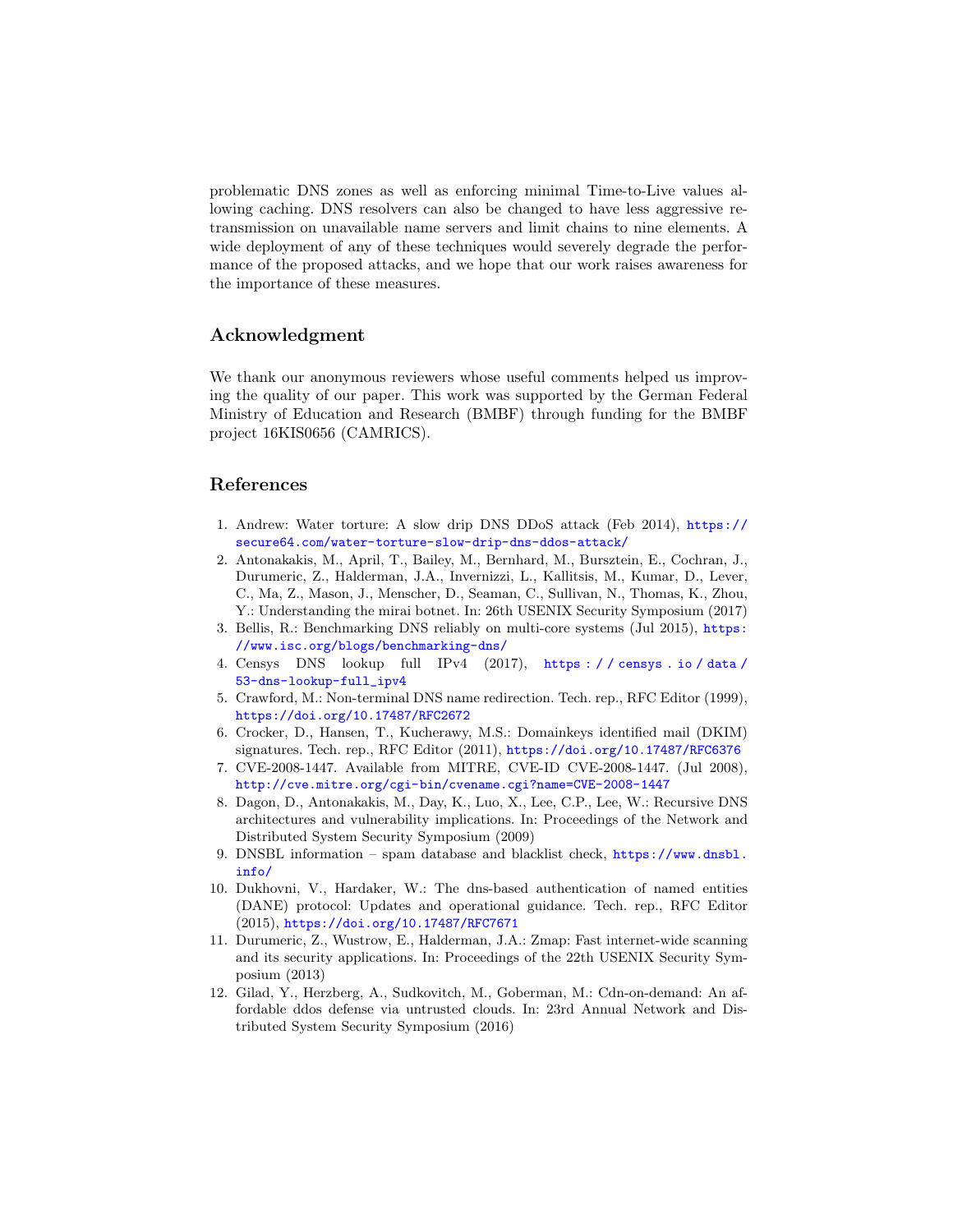- <span id="page-19-14"></span>13. Hallam-Baker, P.: RFC Errata for RFC 6844 "DNS Certification Authority Authorization (CAA) Resource Record". Errata 5065, RFC Editor (2017), [https:](https://www.rfc-editor.org/errata/eid5065) [//www.rfc-editor.org/errata/eid5065](https://www.rfc-editor.org/errata/eid5065)
- <span id="page-19-2"></span>14. Hilton, S.: Dyn analysis summary of friday october 21 attack, [https://dyn.com/](https://dyn.com/blog/dyn-analysis-summary-of-friday-october-21-attack/) [blog/dyn-analysis-summary-of-friday-october-21-attack/](https://dyn.com/blog/dyn-analysis-summary-of-friday-october-21-attack/)
- <span id="page-19-1"></span>15. Hoffman, P.E., Schlyter, J.: The dns-based authentication of named entities (DANE) transport layer security (TLS) protocol: TLSA. Tech. rep., RFC Editor (2012), <https://doi.org/10.17487/RFC6698>
- <span id="page-19-6"></span>16. Holz, T., Gorecki, C., Rieck, K., Freiling, F.C.: Measuring and detecting fast-flux service networks. In: Proceedings of the Network and Distributed System Security Symposium, NDSS 2008 (2008)
- <span id="page-19-16"></span>17. Internet Systems Consortium: Pseudo Random DNS Query Attacks & Resolver Mitigation Approaches (2015), [https://www.nanog.org/sites/default/files/](https://www.nanog.org/sites/default/files/nanog63-dnstrack-winstead-attacks.pdf) [nanog63-dnstrack-winstead-attacks.pdf](https://www.nanog.org/sites/default/files/nanog63-dnstrack-winstead-attacks.pdf)
- <span id="page-19-7"></span>18. Kaminsky, D.: It's the end of the cache as we know it. Presented at Black Ops 2008
- <span id="page-19-0"></span>19. Kitterman, S.: Sender policy framework (SPF) for authorizing use of domains in email, version 1. Tech. rep., RFC Editor (2014), [https://doi.org/10.17487/](https://doi.org/10.17487/RFC7208) [RFC7208](https://doi.org/10.17487/RFC7208)
- <span id="page-19-9"></span>20. Knot DNS benchmark (2017), <https://www.knot-dns.cz/benchmark/>
- <span id="page-19-13"></span>21. Kountouras, A., Kintis, P., Lever, C., Chen, Y., Nadji, Y., Dagon, D., Antonakakis, M., Joffe, R.: Enabling network security through active DNS datasets. In: Research in Attacks, Intrusions, and Defenses - 19th International Symposium (2016)
- <span id="page-19-3"></span>22. Krämer, L., Krupp, J., Makita, D., Nishizoe, T., Koide, T., Yoshioka, K., Rossow, C.: Amppot: Monitoring and defending against amplification ddos attacks. In: Research in Attacks, Intrusions, and Defenses - 18th International Symposium (2015)
- <span id="page-19-17"></span>23. Kreibich, C., Warfield, A., Crowcroft, J., Hand, S., Pratt, I.: Using Packet Symmetry to Curtail Malicious Traffic. In: Proceedings of the 4th Workshop on Hot Topics in Networks (Hotnets-VI). College Park, MD, USA (2005)
- <span id="page-19-8"></span>24. Kührer, M., Hupperich, T., Bushart, J., Rossow, C., Holz, T.: Going wild: Largescale classification of open DNS resolvers. In: Proceedings of the 2015 ACM Internet Measurement Conference (2015)
- <span id="page-19-18"></span>25. K¨uhrer, M., Hupperich, T., Rossow, C., Holz, T.: Exit from hell? reducing the impact of amplification ddos attacks. In: Proceedings of the 23rd USENIX Security Symposium (2014)
- <span id="page-19-10"></span>26. Lawrence, D., Kumari, W.: Serving stale data to improve dns resiliency. Internet-Draft draft-ietf-dnsop-serve-stale-00, IETF Secretariat (2017), [http://www.ietf.](http://www.ietf.org/internet-drafts/draft-ietf-dnsop-serve-stale-00.txt) [org/internet-drafts/draft-ietf-dnsop-serve-stale-00.txt](http://www.ietf.org/internet-drafts/draft-ietf-dnsop-serve-stale-00.txt)
- <span id="page-19-12"></span>27. Lawrence, T.: Akamai's DNS contribution to internet resilience, [https://blogs.](https://blogs.akamai.com/2017/09/akamais-dns-contribution-to-internet-resiliency.html) [akamai . com / 2017 / 09 / akamais-dns-contribution-to-internet-resiliency .](https://blogs.akamai.com/2017/09/akamais-dns-contribution-to-internet-resiliency.html) [html](https://blogs.akamai.com/2017/09/akamais-dns-contribution-to-internet-resiliency.html)
- <span id="page-19-4"></span>28. Liu, Y., Wang, H.: The Elknot DDoS botnets we watched. Presented at VB2016 Denver, [https : / / www . virusbulletin . com / conference / vb2016 / abstracts /](https://www.virusbulletin.com/conference/vb2016/abstracts/elknot-ddos-botnets-we-watched) [elknot-ddos-botnets-we-watched](https://www.virusbulletin.com/conference/vb2016/abstracts/elknot-ddos-botnets-we-watched)
- <span id="page-19-11"></span>29. McNally, M.: BIND 9.12.0 release notes, [https : / / kb . isc . org / article /](https://kb.isc.org/article/AA-01554/0/BIND-9.12.0-Release-Notes.html) [AA-01554/0/BIND-9.12.0-Release-Notes.html](https://kb.isc.org/article/AA-01554/0/BIND-9.12.0-Release-Notes.html)
- <span id="page-19-15"></span>30. Mirkovic, J., Reiher, P.L.: A taxonomy of ddos attack and ddos defense mechanisms. Computer Communication Review (2004)
- <span id="page-19-5"></span>31. Mockapetris, P.V.: Domain names - concepts and facilities. Tech. rep., RFC Editor (1987), <https://doi.org/10.17487/RFC1034>